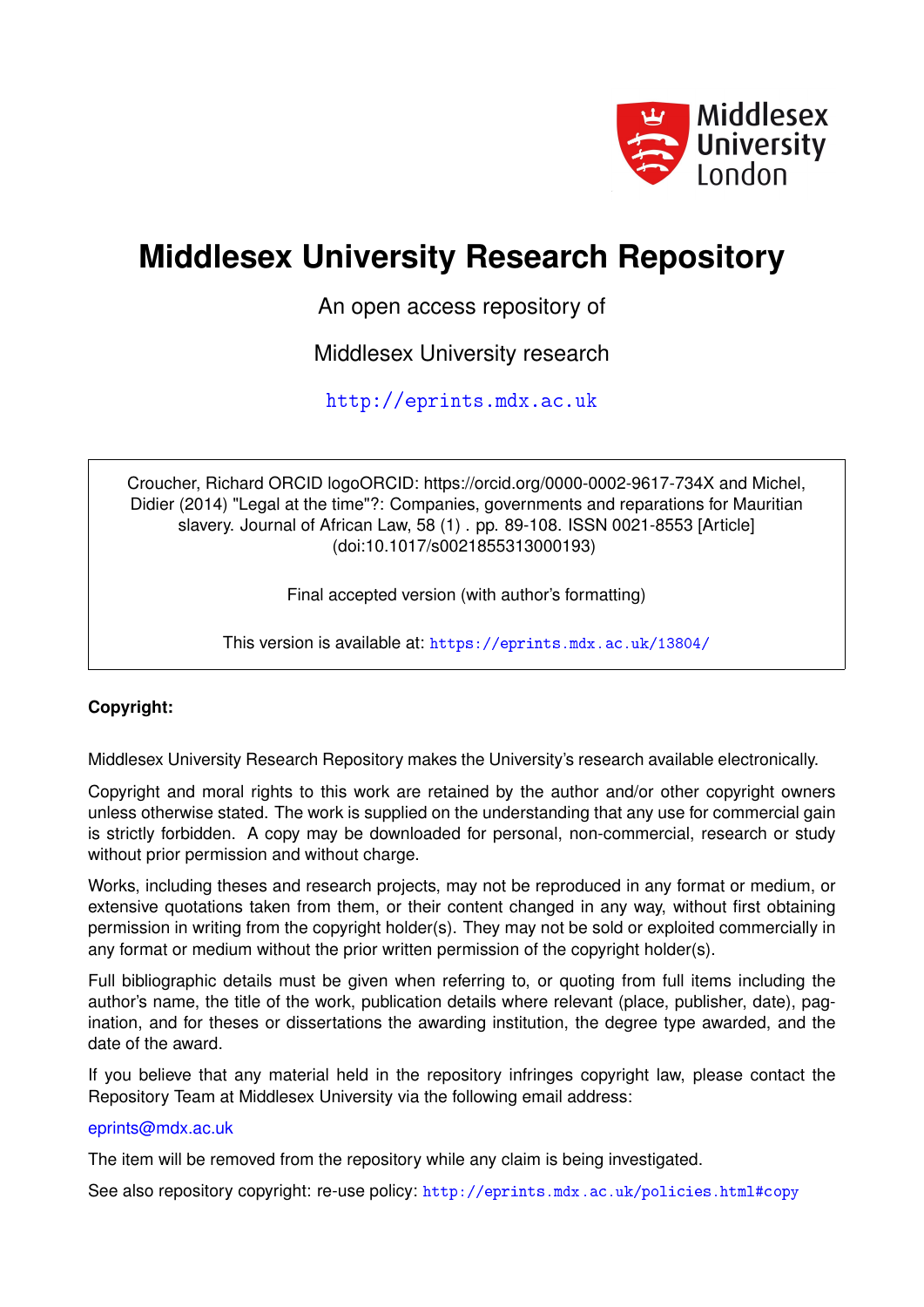This article has been published by Cambridge University Press, in Journal of [African Law](http://journals.cambridge.org/action/displayJournal?jid=JAL) / Volume 58 / Issue 01 / April 2014, pp 89- 108, and can be found here: Journal of African Law / Volume 58 / Issue 01 / April 2014, pp 89-108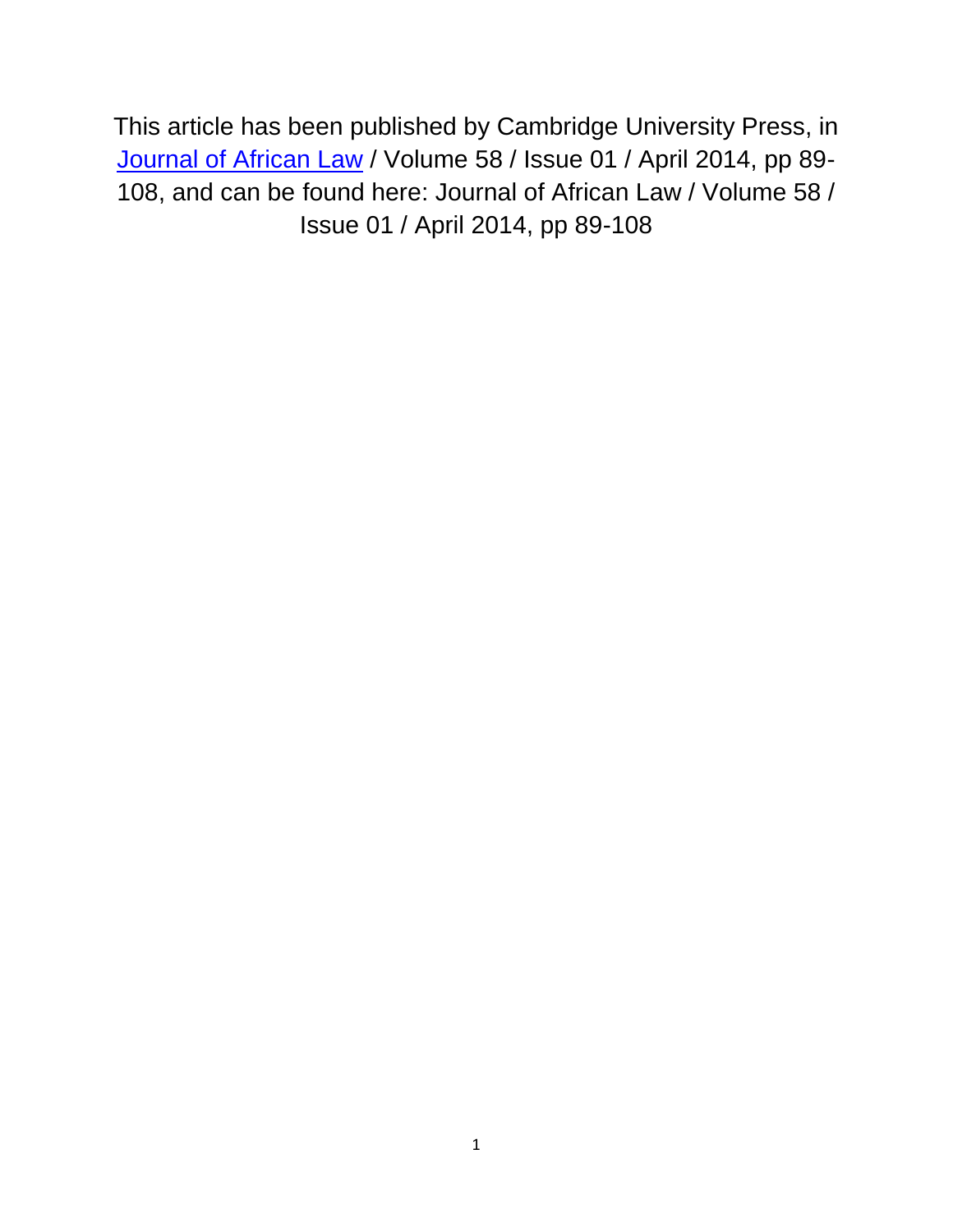## **'Legal at the time'? The case of Mauritian slavery**

Didier Michel and Richard Croucher

### **ABSTRACT**

 $\overline{a}$ 

This paper critiques the 'legal at the time' argument used by states and companies which practised slavery, examining the Mauritian case. Although slavery was largely legal prior to its abolition by the British, torts were common under slavery and in one sliver of history, the years of historic rupture, 1794-1839, when the local élite defied first French and then English law, generated systemic unlawful activity. Most types of legal actions for restitution for slavery face formidable difficulties and pursuing reparations supported by broad legal arguments may be a more viable route. Slavery may be argued to have been an illegitimate endeavour *per se*. Whilst sympathetic to that argument, we do not pursue it but rather seek to demonstrate that the 'legal at the time' argument against reparations contains significant lacunae even within its restricted terms. We also show that French constitutional law offers possibilities in the form of rights that are not time-limited.

<sup>\*</sup> Didier Michel, University of Mauritius, Faculty of Law & Management, Level 1 New Academic Complex, Réduit, Mauritius; Professor Richard Croucher (corresponding author), Middlesex University, Business School, The Burroughs, London, UK, NW4 4BT, [R.Croucher@mdx.ac.uk,](mailto:R.Croucher@mdx.ac.uk) Tel: 0208 411 5159.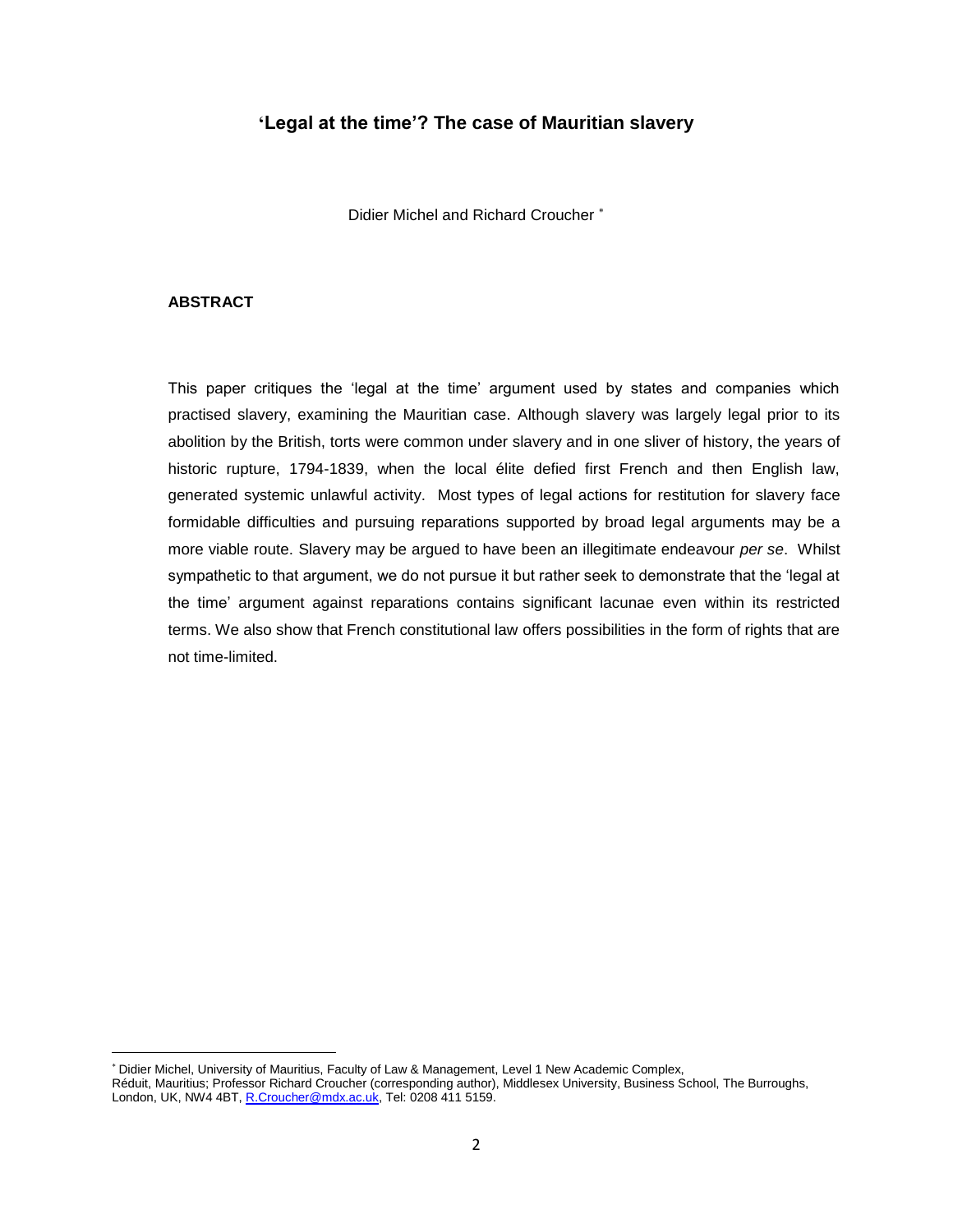#### **INTRODUCTION**

 $\overline{a}$ 

We critique the 'legal at the time' argument used by states and companies involved in slavery and the slave trade, examining the case of Mauritius. Despite the legitimacy of arguments based on the inherent obscenity of slavery we seek not to expand these, but rather focus on a narrower critique focusing both on torts committed when slavery was formally legal and, more importantly, on a brief period when it appears to have lacked any legal foundation at all. While we recognise that some legal cases may be viable, we are more concerned to establish legal arguments within the broader reparations movement. Following Ariela Gross, we seek to 'expose historical assumptions and narratives that oppose redress<sup>1</sup>. As Gross herself demonstrates, legal judgements on slavery have frequently been informed by incorrect historical assumptions. This work therefore lies at the intersection of law and history.

We consider possible legal arguments available in French and English law, which if they concern those foreign states must be raised in France and Britain as Mauritian law requires<sup>2</sup>. Claims against companies may also be viable in Mauritius under these legal systems because of the continued application of both on the island. We envisage demands for reparation and specific legal actions without entering into much-debated definitional issues on reparations<sup>3</sup>. We simply conceptualise them as any form of material compensation from the descendants of those who benefitted from slavery to the descendants of those who suffered from it.

Demands for reparations and actions--for example for unlawful enrichment—cannot be clearly separated in terms of their legal foundations. We suggest that the broad political case for reparations may be supported by some of the legal bases referred to below. In other words our argument is primarily based on the spirit of laws rather than on the possibility of bringing specific cases although the latter may occasionally be possible. We conclude that since specific legal actions have very limited possibilities of success, reparations claims based on broad political argument with legal underpinnings may represent a more viable option.

The remainder of the article is structured as follows. First, we provide context on both the international and national debates before sketching essential detail on the history of slavery in Mauritius. Next, in the article's main body, we examine in turn possible legal bases for reparations claims against companies and ex-imperial states. Finally, we attempt to identify those grounds which appear most likely to succeed.

## **CONTEXT: INTERNATIONAL LEGAL DEBATES AND MAURITIAN SLAVERY**

<sup>&</sup>lt;sup>1</sup> A Gross "When is the time of slavery? The history of slavery in contemporary legal and political argument" (2008) 96 *California Law Review* at 283-321.

 $^2$  R Domingue "Legal method and the Mauritian Legal System" Réduit, University of Mauritius, 2003(25).

<sup>3</sup> For discussion of these complex issues, see T Craemer 2009; "Framing Reparations" (2009)37/2 *The Policy Studies Journal* at 275-298; S Kershnaer "The inheritance-based claim to reparations" (2002)8 *Legal Theory* at 243-267.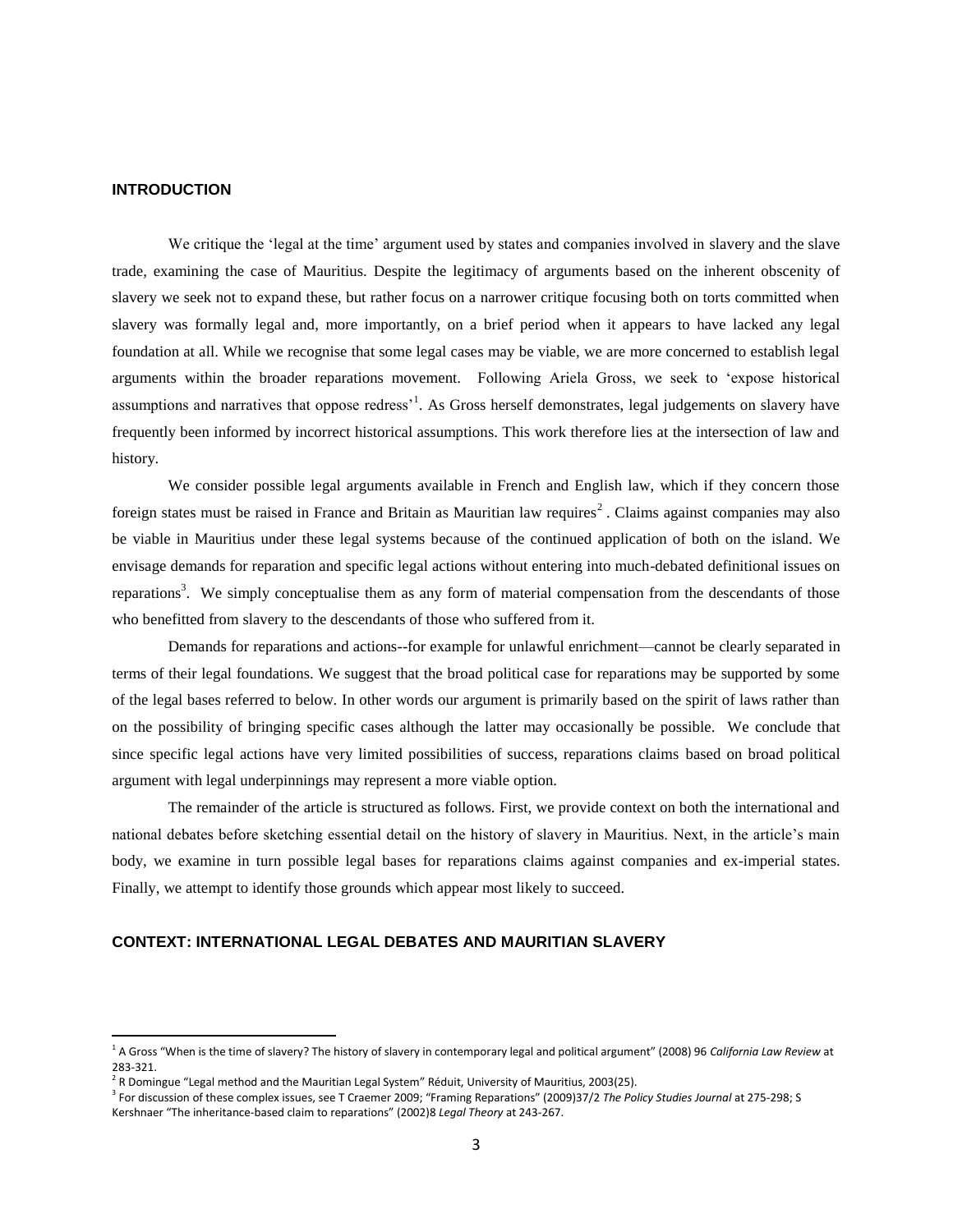Public discussion of slavery has recently intensified globally, and especially in the USA, Africa and Europe, the poles of the 'circular trade'. Indeed, there has been a remarkable upsurge of both scholarly and popular interest in slavery's history and consequences<sup>4</sup>. In the USA, it has moved from being a long-term fringe discussion among intellectuals to becoming a current, mainstream debate<sup>5</sup>. Museums have been created, public holidays instituted, statues erected and demolished, research has intensified and reparations mooted. Entire professions such as accountants have had their role in slavery and the slave trade dissected $6$ . The debate has acquired an increasingly international dimension, with a large number of apologies being issued from certain nations to others.

In the USA, the reparations demand has brought some positive if restricted benefits. In some states, companies are required to investigate and disclose their role in slavery<sup>7</sup>. Several major American banks have apologized for the profits their ancestor companies made from slavery and in some cases they have set up funds for the education of slaves' descendants. In the USA, the issue is clearly linked to other major matters, not least those of Corporate Social Responsibility and national cohesion. Thus, considerable momentum has been generated behind the demand over the last two decades, bringing some minor material results.

In the same period, the demand has brought fewer results in the international context. The first (and, it appears, last) Pan-African conference on reparations occurred in Abuja Nigeria in 1993<sup>8</sup>. International conferences held in Durban in 2001 and 2009 raised the issue's international profile, but took no very concrete decisions. 'Durban 1' involved 170 countries and focused on the reparations issue principally in relation to ex-imperial states, ending with a declaration that slavery and the slave trade constituted crimes against humanity. Reparations were strongly resisted by the ex-imperial states concerned, with the support of some African countries<sup>9</sup>. 'Durban 2' generated no material progress.

Powerful general legal arguments have already been eloquently made in support of international reparations but there is now a need to supplement and elaborate these at the level of individual ex-colonies in order to bring more focus and depth to the discussion. Lord Gifford made a major initial contribution to the general arguments at the 1993 Abuja Conference<sup>10</sup>. In his influential and compelling paper, he argued that where crimes against humanity were concerned, appropriate forms of legal redress already existed in international law. Where inadequate mechanisms or remedies existed, these could be devised on the *ubi jus, ibi remedium* principle. The principle of reparations paid by states to other states and to victims was established by Germany and Austria's payments for wartime crimes in 1952 (to Israel) and 1990 (to survivors) respectively. International law also allows for claims by

<sup>&</sup>lt;sup>4</sup> The extensive dimensions of this interest in the USA and internationally are discussed in I Berlin "American slavery in history and memory and the search for social justice" March (2004) *Journal of American History* at 1251-1268.

<sup>5</sup> M A Michelson "The black reparations movement: public opinion and congressional policy making" (2002) 32 *Journal of Black Studies* at 574- 587.

<sup>6</sup> R D Anes "Accounting and slavery: the accounts of the English South Sea Company1713-22" (2002)11/2 *European Accounting Review* at 441- 452; D Oldroyd, R K Fleischman & T N Tyson "The culpability of accounting practice in promoting slavery in the British Empire and antebellum United States" (2008) 19/5 *Critical Perspectives on Accounting* at 764-784; J R Heier "Accounting for the Business of Suffering: A Study of the Antebellum Richmond, Virginia, Slave Trade" (2010)46/1 *Abacus* at 60-83.

<sup>7</sup> P Flaherty and J Carlisle "*The case against slave reparations"* (National Legal and Policy Center, USA 2004) at 5.

<sup>8</sup> R F Howard-Hassmann "Reparations to Africa and the Group of Eminent Persons" (2004)173-174 *Cahiers d'Etudes Africaines* at 81-97. 9 Human Rights in Development Year Book 2001: *Reparations: Redressing past wrongs*. The Hague: Kluwer Law International and Oslo: Nordic Human Rights Publications. Presidents Mbeki of South Africa, Obassanjo of Nigeria and Wade of Senegal all spoke against reparations (3 September 2001*) The Time.s*

<sup>&</sup>lt;sup>10</sup> A Gifford "Legal arguments in support of reparations" (Paper presented to the first Pan-African Congress on Reparations, Abuja, Federal Republic of Nigeria on 27-29 April 1993).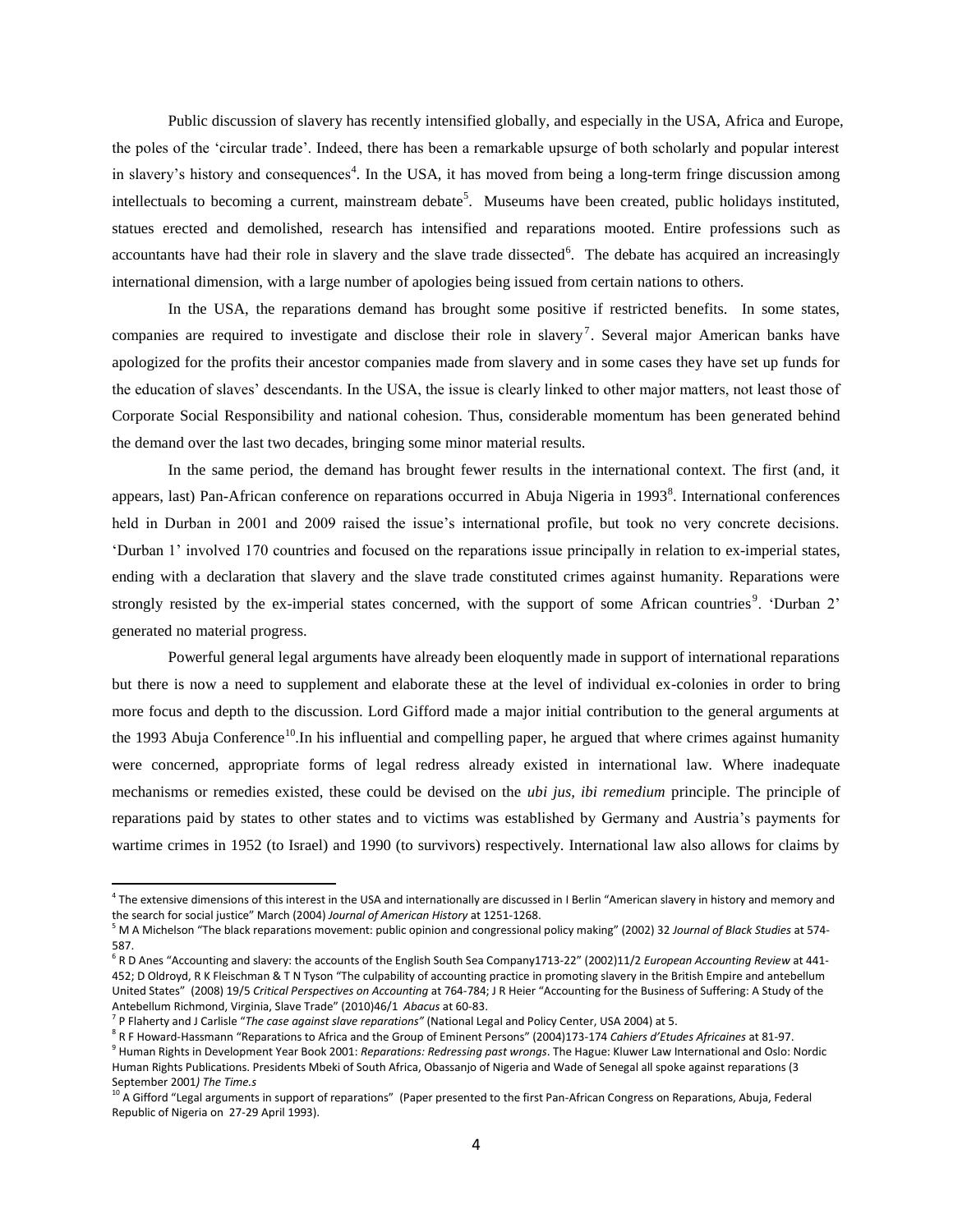descendants, as exemplified by the British Foreign Compensation Act of 1950. Gifford advocated claims on behalf of all Africans whether living in Africa or abroad. They would be made against the ex-imperial countries for economic, social, cultural and psychological damage caused by slavery, to be settled by an independent international tribunal where agreement could not be reached.

These arguments help establish a baseline for our rather different discussion, which is concerned with a specific country. We focus on the 'legal at the time' argument which Clifford simply sets aside on the grounds that the crime's sheer dimensions render it invalid. While Clifford's treatment of the argument has force, there is scope for alternative argumentation. We seek to show that there are strong *prima facie* grounds for rejecting the 'legal at the time' contention on the basis that events as documented by historians show that it is at least in part an incorrect and not simply an inappropriate argument. Moreover, as we show, in French law certain rights have been defined as fundamental and, post-French Revolution, cannot be denied in this way.

The 'legal at the time' argument is a cornerstone of the case for refusing reparations. Until the League Of Nations' Slavery Convention of September 1926 (which came into force 9 March, 1927), no instrument existed at international law outlawing slavery. The initial 'permissions' for Catholic countries to practice slavery were religious since they were accorded by successive Popes. The argument is linked to the reality that most jurisdictions forbid retrospective legislation in their constitutions<sup>11</sup>. Max Du Plessis suggests that it is very difficult to argue that acts of slavery committed 'then amount to a violation of fundamental norms of international law now'<sup>12</sup>. The argument is also central to the defences put forward by British banks and insurance companies such as Barclays Bank and Lloyds of London<sup>13</sup>.

However, as we show for the Mauritian case, there is evidence that at least some of the practice of slavery involved *prima facie* breach of laws then current. Colonialism was and is of course legal; slavery was inextricably linked to political power in colonial societies. The power relationships both between slaves and slave owners on the one hand and between the slave owners and the French metropolitan revolutionary and British 'ameliorationist' authorities on the other were such that slave owners acted from a position of strength which meant that they could often afford to breach the law with impunity.

Slavery and the slave trade were global phenomena but the Mauritian case is a suitable and in some senses favourable setting for developing our arguments. First, Mauritius experienced *de facto* rule by the Netherlands' East India Company in the  $17<sup>th</sup>$  century and then formal Empire by France (1690-1810) and Great Britain (1810-1968). French and English law obtained simultaneously for a long period on the island and continue to do so. Therefore both of these important ex-imperial countries and their very different legal systems are involved. Second, the descendants of Mauritian slaves constitute about 25% of a population of some 1,  $275,000^{14}$ . Thus, claims affect a relatively compact group and the small order of numbers facilitates plotting human interconnections, important in building evidence of effects on descendants. Third, partly because it links to the ever-present question of race in this

<sup>11</sup> P Flaherty and J Carlisle "*The case against slave reparations"* (National Legal and Policy Center, USA 2004).

<sup>12</sup> M Du Plessis "Historical injustice and international law: an exploratory discussion of reparation for slavery" (2003)25/3 *Human Rights Quarterly* at 624-659.

<sup>13</sup> *The Times*, 16 August 2005

<sup>&</sup>lt;sup>14</sup> D Michel "Do the descendants of slaves of Mauritius have a claim for reparations?" (LLM dissertation, Liverpool John Moores University 2009) at 76.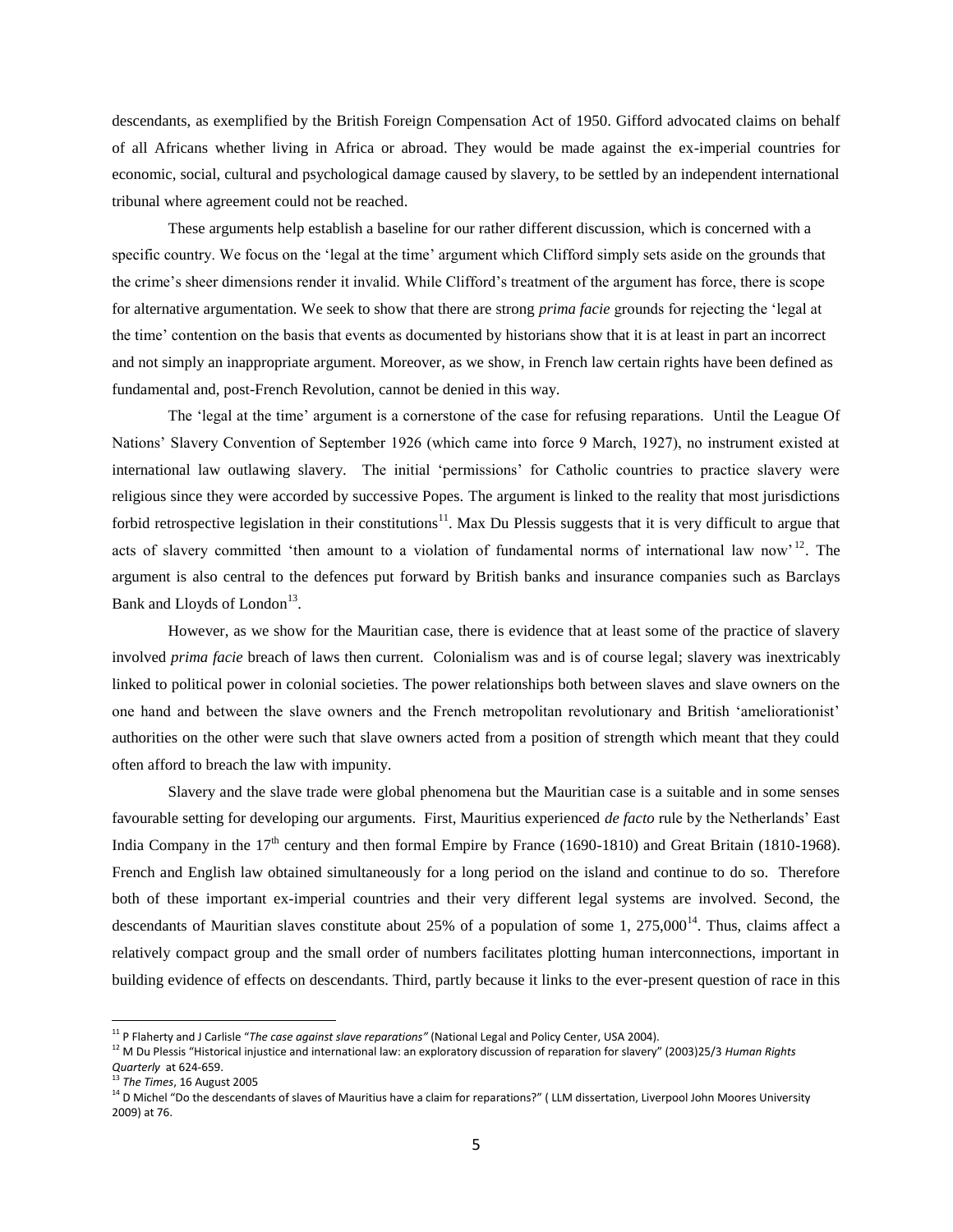multi-racial society, the issue remains a live one in society at large<sup>15</sup>. Collective memories of slavery and bonded labour have long been current reference points; the major Mauritian labour revolts of the late 1930s were presaged by meetings in 1935 commemorating the abolition of slavery a century earlier<sup>16</sup>. Awareness of the history of slavery and bonded labour is wide among Mauritians. Indeed, it has been suggested that slavery continues to exert a cultural influence on relations between managers and employees on the island<sup>17</sup>. As we demonstrate below, Mauritian historians have been exceptionally active in documenting slavery's past. Finally, at least one organisation, the longstanding non-party political *Organisation Fraternelle*, is devoted to furthering the reparations cause<sup>18</sup>. It demands that the slave owners' descendants contribute to a fund instituted by the state to ameliorate the position of slaves' descendants, to be administered by the descendants themselves under the control of the Mauritius National Assembly<sup>19</sup>. Other parties such as companies and ex-imperial states, would also be asked to contribute. Elsewhere, Mauritania has established a fund to reduce poverty among former slaves. Although this is a different type of fund from that proposed by the *Organisation Fraternelle*, it does demonstrate that some progress has been made in this direction in Africa<sup>20</sup>.

Mauritius has taken significant steps to recognize and commemorate slavery and its aftermath. The abolition of slavery has been celebrated since 2011 through a public holiday on 1 February. In 2008, Le Morne Brabant, a mountain used as a hiding place by slave maroons became a UNESCO world heritage site. To the best of our knowledge, Mauritius is the first country in the world to set up a commission with the objective of assessing the effects of slavery and its aftermath. The Truth and Justice Commission (TJC) was established in February 2009 *"to make an assessment of the consequences of slave and indentured labour during the colonial period and up to the present, and for that purpose, conduct as complete as possible an analysis….'* <sup>21</sup>. The body's work appears likely further to raise public awareness and to stimulate detailed scholarly understanding both of the possibility of reparations and of the importance of documenting claims adequately. Both are important issues. Reparations and collective claims involve inherent difficulties in identifying possible victims and offenders but these are reduced in the Mauritian case. Many descendants of slaves may trace their ancestors through their genealogy, a possibility made available to citizens by the Mauritian Government<sup>22</sup>. However the TJC's terms of reference make no mention of reparations and it operates, perhaps necessarily, at a slow pace. Archival resources are crucial to reparations and legal cases alike. The National Archive of Mauritius, a major potential source for the history of slavery was founded at the beginning of the  $19<sup>th</sup>$  century and therefore may provide documentary evidence to support the case for reparations. But it is poorly resourced and has no publicly-available catalogue.

<sup>15</sup> S Michel "*L'Organisation Fraternelle" Noir sur Blanc* Port Louis: the author, n.d.

<sup>16</sup> S Narain "The Mauritius Labour Party: historical perspective" (Unpublished MA dissertation, University of Mauritius :MAU/D JQ3178. N3 1999) at 8-10.

<sup>17</sup> A Ramgutty-Wong "HRM in Mauritius" in K Kamoche, Y Debrah, F Horwitz & G N Muuka (eds.) *Managing Human Resources in Africa* (2004, London: Routledge) at 53-68.

<sup>18</sup> See S Michel "*L'Organisation Fraternelle"* at 41-42.

<sup>&</sup>lt;sup>19</sup> Michel, Ibid.

<sup>20</sup> S L Engerman "Apologies, regrets and reparations" (2009)17/3/4 *European Review* at 599.

<sup>21</sup> Mauritius National Assembly Report (Debate no. 27, 5 August 2008)

<sup>&</sup>lt;sup>22</sup> Descendants of African slaves may take their birth certificate and identity card to the Nelson Mandela Centre in Port Louis; Descendants of Indians may take these documents to the Mahatma Ghandi Institute. In both cases, their family trees will be documented. These two organisations are funded by the government.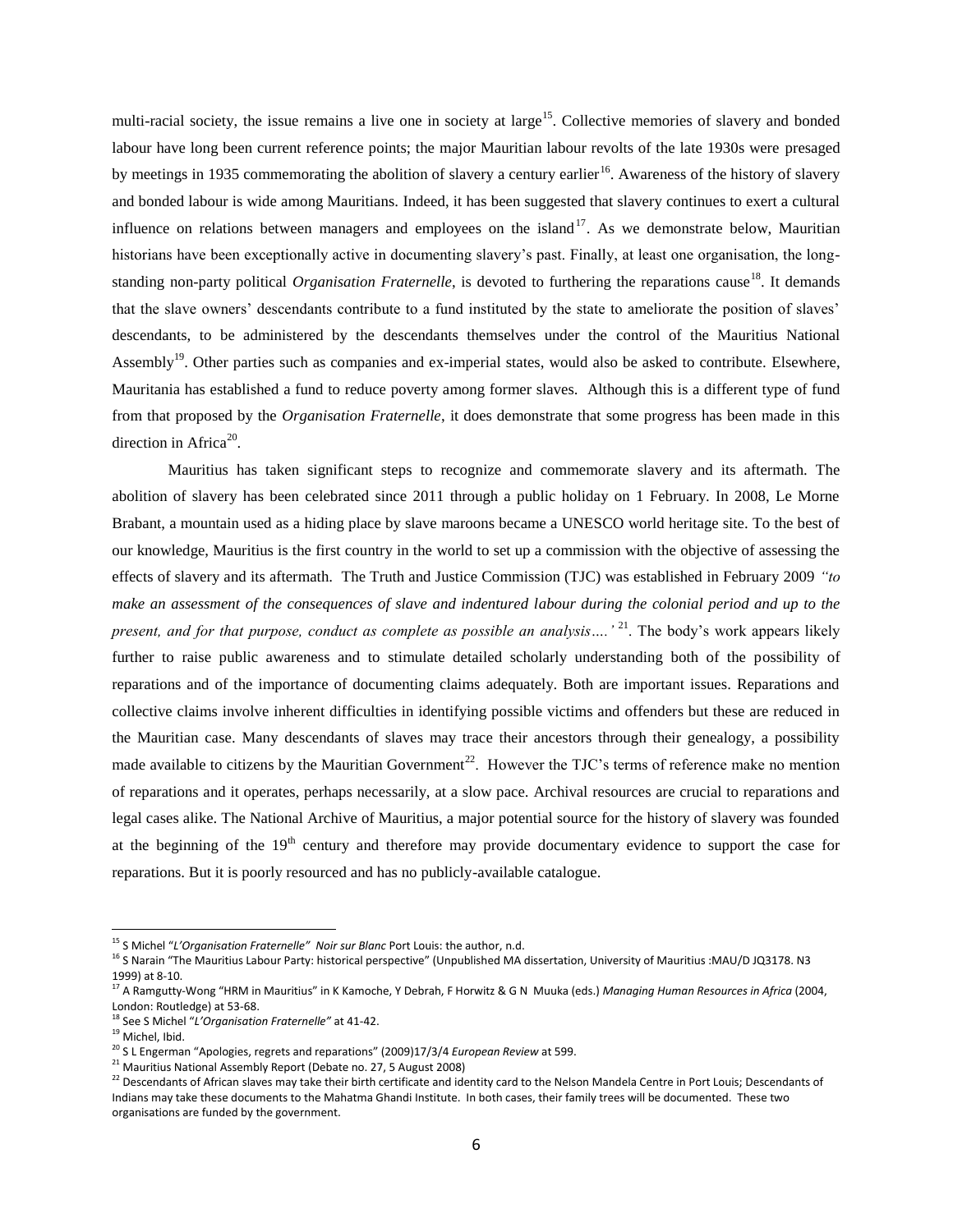The national context may therefore be summarized as follows. First, slavery involved several ex-imperial powers. Second, there is a high level of public awareness. Third, an ongoing if slow investigation of slavery may, together with long-standing archival resources, assist in building the case.

One possible ground for actual legal claims seems likely to be one of the versions of 'unlawful enrichment' available in French, English and Mauritian law. We deal with this further below. The consequence of such enrichment seems likely to have been pain and suffering caused by awareness of the brutal treatment of ancestors, potentially giving rise to concrete mental and physical health issues. Although it may be that (as has been argued on the basis of demographic analysis to be the case in the USA), subsequent generations suffered actual material consequences from the treatment of their ancestors, identifiable consequences tended to dissipate with time $^{23}$ . On the other hand, Zajonc  $(2003)^{24}$  suggests, on the basis of detailed econometric analysis, more persistent 'legacy of slavery' effects on Black enterprise. The relatively disadvantaged position of Mauritian Afro-Creoles may therefore be connected with these diffuse effects from slavery<sup>25</sup>.

There are numerous and acute possible issues with actual legal claims. The first is that they must be *ratione temporis*: their temporal limits must be defined. Second, they are difficult to document because they must rely on archival sources which may not exist or which may contain lacunae. Third, they would have to be conducted at extreme historical distance. Even if these demanding conditions proved possible to satisfy, certain types of claim in English law such as those for personal injury may be ruled 'out of time' in legal terms, i.e. have gone beyond the point where the law may be invoked. We note here however that cases exist in English law where courts have refused to reject personal injury claims on the basis that they were 'out of time'<sup>26</sup>. Yet the personal injury has to be established as occurring to the plaintiff as a direct result of slavery however; simply establishing a wrong done to an ancestor and a relationship to that ancestor would be insufficient. Cases have failed on this ground in the  $USA^{27}$ . We therefore suggest that reparations represent a more realistic route. The political case may be buttressed by legal arguments.

#### *PRIMA FACIE* **LEGAL INFRINGEMENTS UNDER DUTCH AND FRENCH RULE**

Slavery and the slave trade began in Africa in the  $15<sup>th</sup>$  century and by the early  $16<sup>th</sup>$  century both were established practices<sup>28</sup>. Mauritian slavery and slave trading started at a later stage and lasted, in historical terms, for a relatively short period $^{29}$ .

In 1598, the Dutch East India Company (VOC) first arrived in Mauritius; in two periods of occupation between 1641 and 1710, it practised slavery on the island with a Governor in control of junior officers<sup>30</sup>. Indeed,

<sup>23</sup> M Ruef and B Fletcher "Legacies of American Slavery: Status Attainment among Southern Blacks Following Emancipation" (2003)82 *Social Forces* at 445–80.

<sup>24</sup> T Zajonc "Black enterprise and the legacy of slavery" Winter 2003 *Review of Black Political Economy* at 23-37.

<sup>25</sup> R Laville "In the politics of the rainbow: Creoles and civil society in Mauritius" (2000)18/2 *Journal of Contemporary African Studies* at 277-294. <sup>26</sup> See *Connelly v RTZ* [1998]170, 171

<sup>&</sup>lt;sup>27</sup> Flaherty and Carlisle, 2004: 6

<sup>28</sup> E Williams *Capitalism & Slavery* (1994, Chapel Hill: The University of North Carolina Press) at 9.

<sup>29</sup> J Black *The Slave Trade (*2006, London: The Social Affairs Unit) at 63.

<sup>&</sup>lt;sup>30</sup> J C Low "L'importance de l'occupation néerlandaise dans l'histoire de l'Ile Maurice" in S J T Evers & V Y Hookoomsing (eds) Globalization and *the South-West Indian Ocean* (2000, Leiden/Réduit, International Institute for Asian Studies/University of Mauritius) at 63.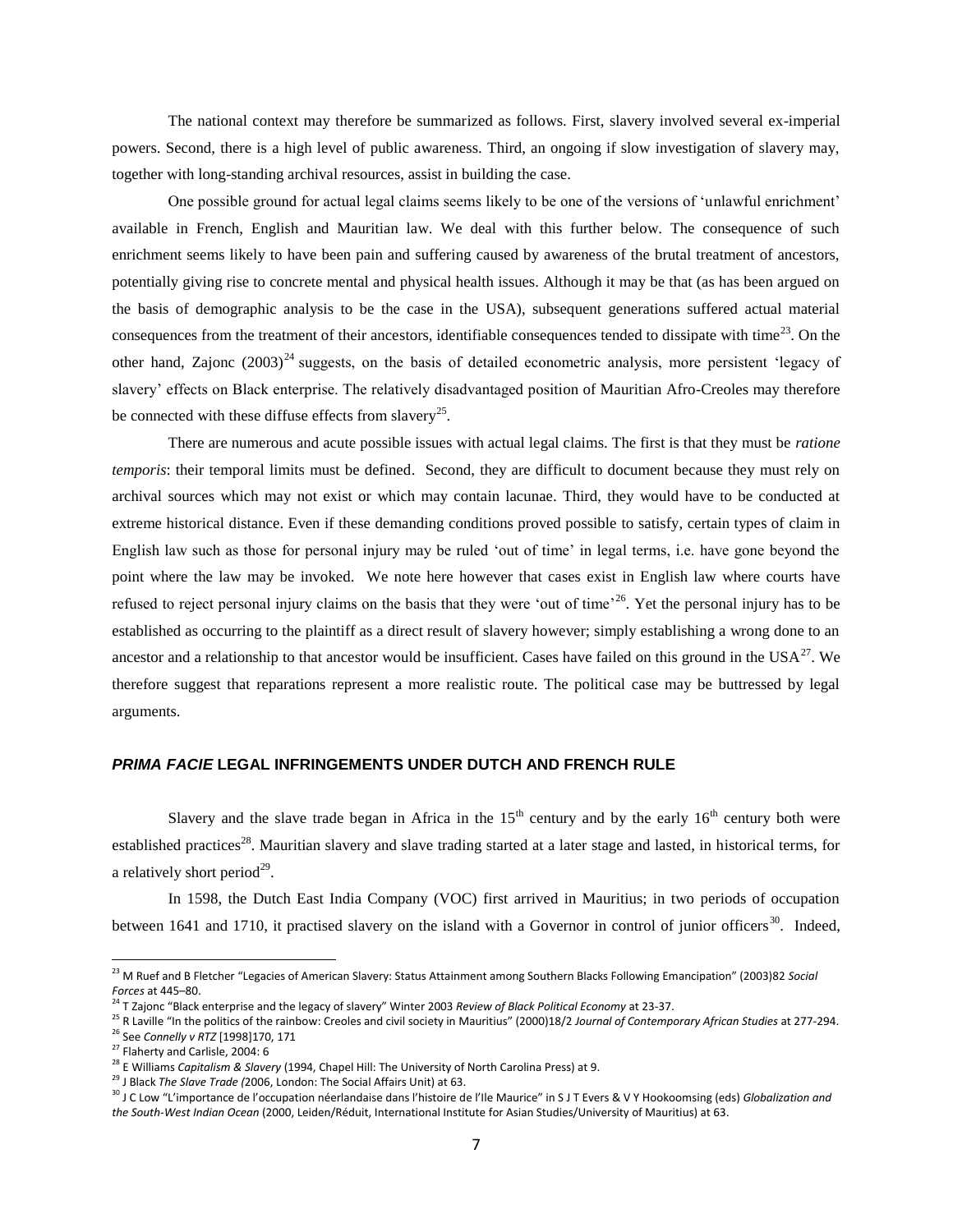being in the words of one historian 'a thoroughly disreputable crew',<sup>31</sup> they pushed a high number of slaves to escape and may even have been forced out of occupation by the large number of slave maroons $32$ . If so, this was the only such case of ex-slave success in expelling Europeans at least prior to the Saint Domingue revolt at the end of the  $18<sup>th</sup>$  century. In the process, serious physical punishments were meted out to slaves and maroons<sup>33</sup>. The VOC first left the island between 1658 and 1672. Slave maroons, because of their dependence on settlers, probably did not survive. In a second period of occupation, Mauritius became 'one of the most unregulated and anarchic of such settlements<sup>34</sup>, and another sizeable maroon community was created. A state of constant friction between maroons and settlers obtained. In the second period of occupation, three named slaves were brutally executed without trial by the VOC for allegedly burning down the company's stores and headquarters in July 1695. This was clearly unlawful at the time. Our argument at this point is not (as it is later in the case of the period 1794-1803) that slavery was structurally unlawful, but rather that the actions of the slave owners appear to have been so. The VOC was unquestionably responsible and many VOC descendant companies exist. One of the victims was Ana de Bengal, whose descendants came down from the hills after the abolition of slavery looking for contract work and whose descendants appear traceable well into the  $20^{th}$  century<sup>35</sup>. The Dutch left the island in  $1710^{36}$ . Given the existence of several archives containing VOC records and the company's clear responsibility, a claim for reparations from successor companies or the Dutch state which oversaw and benefitted from the process may be viable.

In 1715 Mauritius came under French occupation. Again, exploitation was organized initially by a company, *La Compagnie des Indes* (1715-1767) which conducted the slave trade on the monarch's behalf until direct monarchical government began in 1767. The monarch received commission on every slave transported and delivered<sup>37</sup>. The company also colonized the neighbouring island, Réunion (then the Ile de Bourbon)<sup>38</sup>.

Serious exploitation of Mauritius began with Bertrand Francois Mahe de La Bourdonnais, appointed in 1735 to administer the island. He became a key figure in the colony's development. La Bourdonnais focused on sugar production, participating in fierce competition with the British to become leaders in the commodity's production and sale, which required huge labour inputs<sup>39</sup>. The slave population grew from 15,027 in 1767 to 65,367 by 1807, essentially in response to the need for agricultural labour<sup>40</sup>.

The main law governing slavery in Mauritius under French and British rule was the *Code Noir*, initiated by Colbert in 1685 and embodied with small modifications for Mauritius in Les Lettres Patentes of 1723<sup>41</sup>. Shockingly, because of its inhuman terms, it is said to have represented an advance on previous practice<sup>42</sup>. The *Code* 

<sup>31</sup> R Ross "The Dutch as globalizers in the Western Indian Ocean?" in S J T Evers & V Y Hookoomsing (eds) *Globalization and the South-West Indian Ocean* (2000, Leiden/Réduit, International Institute for Asian Studies/University of Mauritius) at 13.

<sup>32</sup> J C de l'Estrac "*Mauriciens enfants de mille races au temps de l'Ile de France"*(2004, Port Louis: Graphic Press) at 56.

 $33$  Ross, Ibid. at 7-15.

<sup>&</sup>lt;sup>34</sup> Ross, ibid. at 12.

<sup>35</sup> V Hookoomsing "(Re)constructing identities: Creole and ancestral connections." in S J T Evers & V Y Hookoomsing (eds) *Globalization and the South-West Indian Ocean* (2000, Leiden/Réduit, International Institute for Asian Studies/University of Mauritius) at 149-155.

<sup>&</sup>lt;sup>36</sup> P J Moree *A concise history of Dutch Mauritius, 1598-1710: a fruitful and healthy land (1998, New York: Kegan Paul International and* International Institute for Asian Studies)

<sup>37</sup> C Taubira *L'esclavage Raconté a Ma Fille (*2002, Paris, Bibliophane-Daniel Radford) at 44.

<sup>&</sup>lt;sup>38</sup> R B Allen Slaves, Freedmen, and Indentured Labourers in Mauritius, (1999, Cambridge: Cambridge University Press) at 12.

<sup>&</sup>lt;sup>39</sup> Allen, Ibid. at 56.

<sup>40</sup> K Noël *L'esclavage a l'Isle de France (Ile Maurice) de 1715 a 1810* (2nd ed, 1991, Paris) at 32.

<sup>41</sup> Noël, Ibid. at 28.

<sup>42</sup> Noël, Ibid.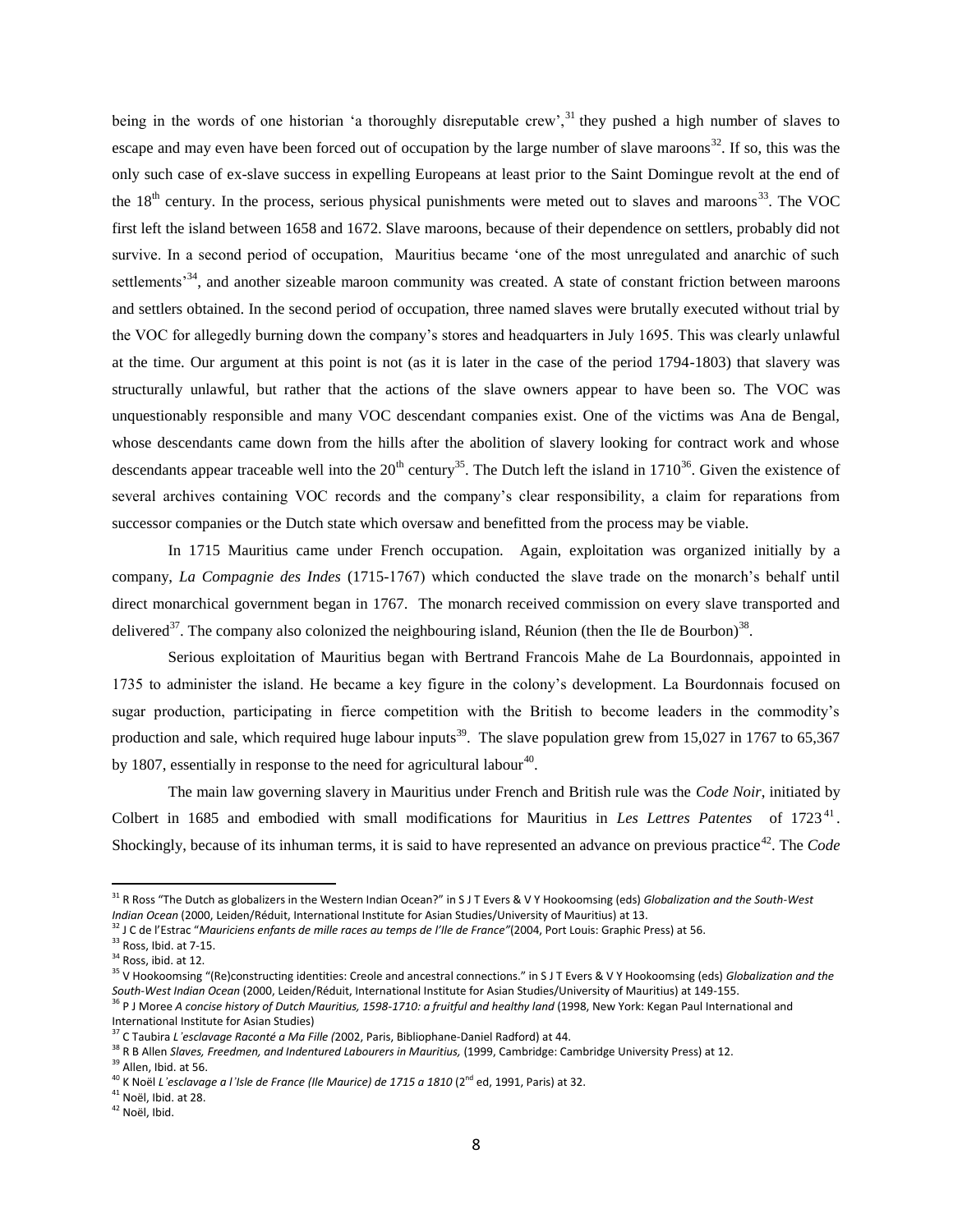applied throughout the French colonies, with a significant interlude and exceptions which we expand on below, until slavery was finally abolished by France in  $1848^{43}$ , It consisted of 60 articles, modified in some cases to allow adaptation to local conditions.

Treatment of the Code and its provisions by one influential author may be located within a wider tradition of horror at the inherent inhumanity of slavery. Louis Sala-Molins (2007) stressed throughout his interpretive work on the Code that it reduced slaves to the status of animals or chattels (*biens meubles*) <sup>44</sup>. This is entirely correct, but his emphasis on the Code's nefarious nature<sup>45</sup>, though justifiable, should not obscure the fact that some slave owners broke those clauses embodying even minimal benefits for the slaves. Slave owners did not in this sense behave rationally; rather, they exercised their power over slaves for psycho-social reasons that came to predominate over economic rationality which suggested recognising them as valuable commodities<sup>46</sup>.

The Code sought to regulate slavery's inherent brutalities, recognising that *biens-meubles* had to be looked after precisely because they were property. The imperative was the production and reproduction of slaves and slavery in view of their often very low fertility and high mortality rates. Sala-Molins also correctly evokes the influence of Catholicism on the Code's terms<sup>47</sup>. The triple influences of production, reproduction and Catholicism meant that it placed certain minimal obligations on masters.

Articles 22-6 required masters to feed and clothe their slaves to certain standards<sup>48</sup>. Cases of masters not clothing slaves on these terms have been documented; aged slaves were often treated in this way, as 'non-entities and a burden for their masters<sup>'49</sup>. Yet Article 27 specified that slaves infirm from age or sickness were to be fed by their masters or maintained publicly at their expense<sup>50</sup>. This latter clause has been shown to have been regularly broken in Mauritius<sup>51</sup>. Specific punishments, sometimes short of death, were set out (articles 36, 38 and 39) for slaves and fugitive slaves and those who harboured them<sup>52</sup>. Yet even the savage punishments specified were exceeded and unlawfully applied to children as well as adults<sup>53</sup>. Infringements of the Code's terms are likely to have been sufficiently significant to have been both the subject of contemporary documentation and also of fundamental importance to the slave's (and their descendants') well-being. Some appear not to have been prosecuted at the time<sup>54</sup>. These infringements would form part of a legally-based case for reparations, but require further historical research.

If we accept Karl Noël's account of a relatively benign application of slavery in Mauritius for much of the 18<sup>th</sup> century, and legal infringements by owners that were less systematic than elsewhere, the situation changed at the end of the 18<sup>th</sup> century, when structural and systemic infringement occurred. The Code and the system which it

<sup>&</sup>lt;sup>43</sup> L Sala-Molins *Le Code Noir ou le calvaire de Canaan (*4<sup>th</sup> ed, 2007, Paris: Quadrige Grands Textes, Presses Universitaires de France) at 17.

<sup>&</sup>lt;sup>44</sup> Sala-Molins, Ibid. at 27.

<sup>&</sup>lt;sup>45</sup> 'the intolerable obscenity of each and every one of its clauses'; 'l'intolérable obscénité de tous et chacun de ses articles': Sala-Molins, ibid. at 10.

<sup>46</sup> E C Hirschman and R P Hill "On Human commoditization: a model based upon African-American slavery" (1999)26 *Advances in Consumer Research* 1999 at 394-398.

<sup>47</sup> Sala-Molins,ibid. at 59-71.

<sup>48</sup> Sala-Molins, op.cit at 134-143.

<sup>49</sup> V Teelock "*Bitter Sugar. Sugar and Slavery in 19th Century Mauritius* (1998, Moka: Mahatma Gandhi Institute) at181.

<sup>50</sup> Sala-Molins, ibid. at144-145.

<sup>&</sup>lt;sup>51</sup> Teelock, ibid.

<sup>52</sup> Sala-Molins, ibid. at162-163 & 166-169.

<sup>53</sup> Teelock, ibid at 183.

<sup>&</sup>lt;sup>54</sup> V Teelock A Select Guide to the Sources on Slavery in Mauritius and Slaves Speak Out: The Testimony of Slaves in the Era of Sugar (1995, Mauritius, African Cultural Centre, Bell Village).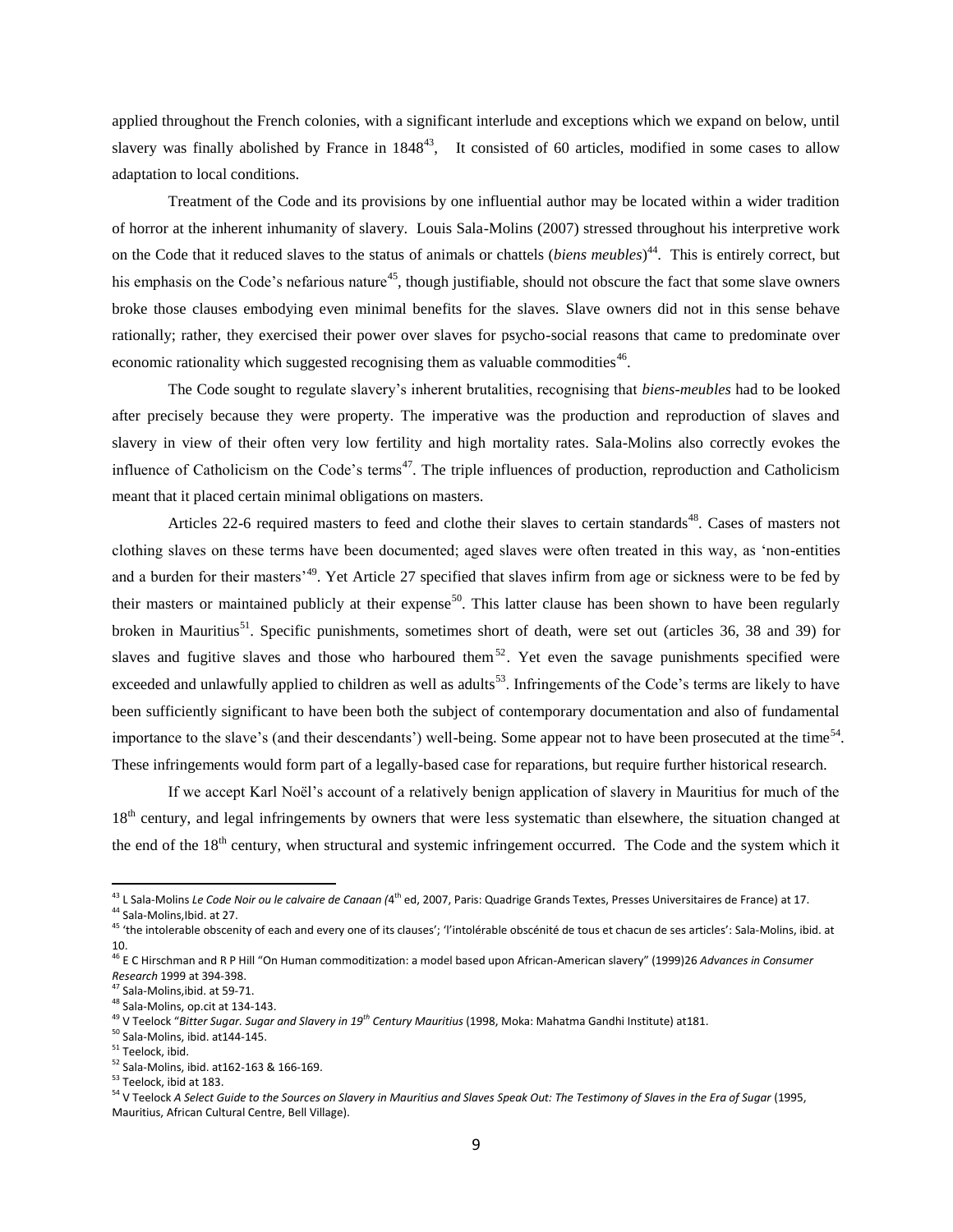purported to legitimate and regulate were sharply challenged by the French Revolution. *La Déclaration des Droits de l'Homme et du Citoyen* of 1789 (DDHC 1789) established clear and comprehensive rights for citizens, including the right to freedom which is the first-mentioned and inalienable right specified in that text. It also enshrined in Article 4, property rights which may have been thought to imply the right to own slaves. However, there is little doubt that the prior right, because the one most emphasised from the very beginning of the DDHC as a text, was the right to freedom and in view of its interpretation since its enactment it appears to offer a basis for reparations claims. In direct response to the French Revolution and more specifically to the DDHC itself, an historic slave insurrection broke out in Saint-Domingue, (now Haiti), in 1791, sending shock waves around the entire world because it *de facto* abolished slavery in that significant and economically productive colony<sup>55</sup>. Crucially, on 16 Pluviose, An II (1794) the French Convention abolished slavery in all French colonies (considered, since 1790, an integral part of France) on the basis of the DDHC. However, the Convention's envoys to Mauritius were threatened and *L'Assemblée Coloniale*, which governed the island's affairs from 1790 to 1803 --formally and ostensibly subject to the laws of the French Republic-- refused to follow it<sup>56</sup>.

Thus, the colonists rejected French law but the Convention did not enforce its decision despite the fact that it had in 1790 declared the colonies an integral part of France and had the support of many soldiers on the island who had taken black women as concubines and wished for them to be free $57$ . Theoretically at least, the colonials could have been forced to follow French law but they were not, possibly because the French had little capacity to enforce any decision in a colony where the local élite, allies in the fight against the British, threatened secession. Yet, in Guadeloupe, slavery was abolished<sup>58</sup>. Nonetheless, at least until  $1802$  and arguably down to  $1805$ , when the Napoleonic government reaffirmed the *Code Noir*'s application, all slave owners in Mauritius used slaves unlawfully. As Noël puts it (127): 'Nothing particular happened in Mauritius until 1803…' when Napoleon became Consul. ('Rien de particulier n'advint a l'Isle de France jusqu'en 1803'). This 'nothing particular' was that slavery continued in full force. Napoleon's reaffirmation of the Code's application confirms that for the previous decade it had been invalid<sup>59</sup>. Thus, persons enslaved and their descendants unlawfully in the period should have a case for compensation against successor companies, as should those born into unlawful slavery and their descendants.

This history may open successor companies to claims for unlawful enrichment, where cases appear most likely to succeed at French law. 'Enrichissement sans cause' is the equivalent under French property law. The principle is that nobody may be enriched without a valid reason. The English legal concept does not share the same legal basis, since at English law the claimant must prove that the defendant has acted dishonestly. Time limitations do not apply to such claims in French law. It arises when someone has acted to someone else's detriment by adding value to his own property. There is no need to prove that there was an agreement between the parties $^{60}$ .

Two main conditions must be fulfilled to demonstrate *enrichissement sans cause.* The first is the material condition and the second condition is the cause of action. The material condition is subdivided into three elements.

<sup>55</sup> C L R James *The Black Jacobins.* (1980, London: Alison and Busby)

<sup>56</sup> Noël, ibid. at121-131; W Claude *La France et la première abolition de l'esclavage (1794-1802)* (1998, Paris: Editions Karthala) at 35.

<sup>57</sup> Noël, ibid. at 126.

<sup>58</sup> Noël, ibid. at 127.

<sup>&</sup>lt;sup>59</sup> Can unlawful enrichment be claimed against successor companies for this period, as in the USA?

<sup>60</sup> J Carbonnier *Droit Civil, Les Biens, Les Obligations* (2004, Paris : Presses Universitaires de France) at 2435.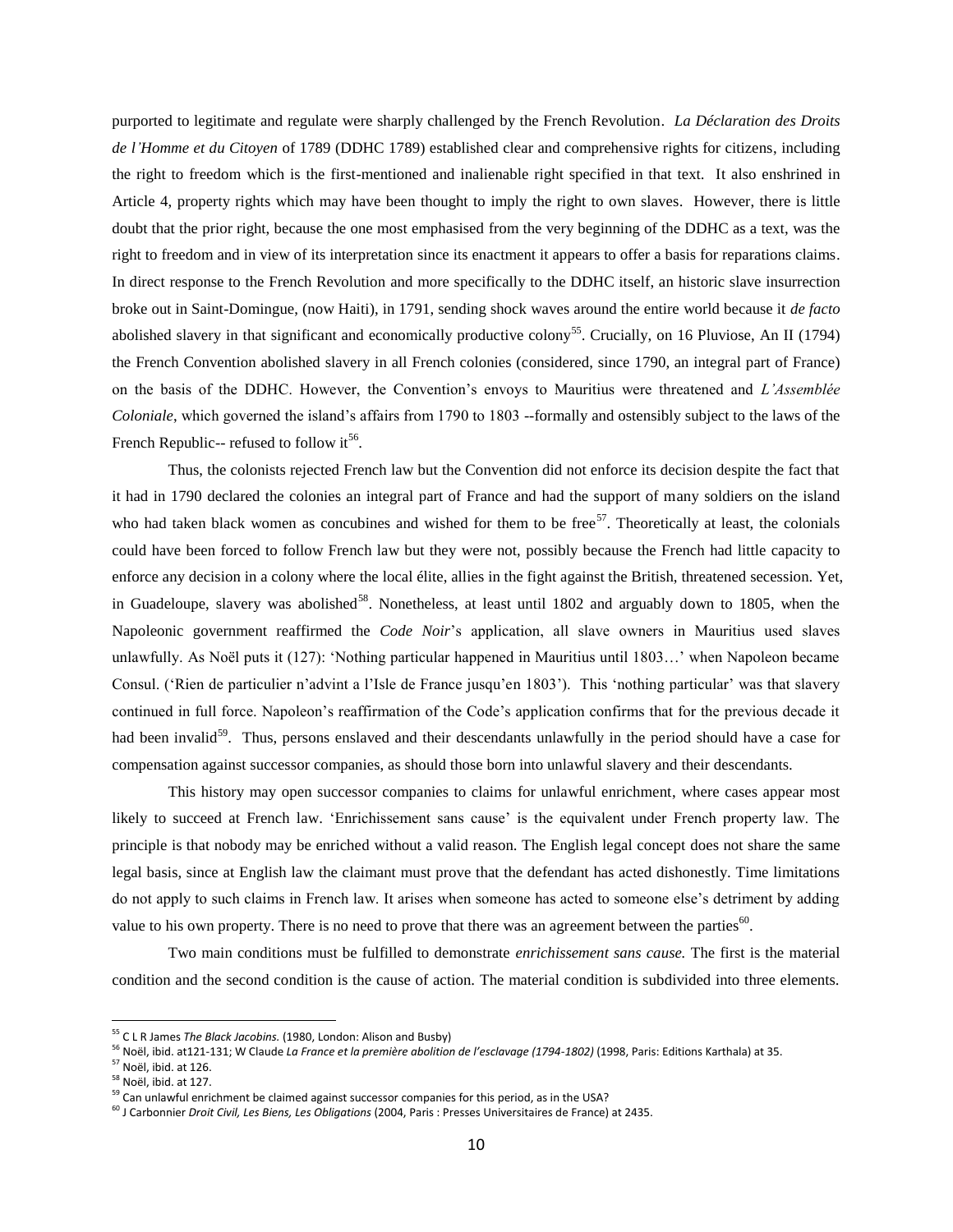The first is that someone's property has gained value. Property in this context has a broad meaning. The second is that the defendant has acted to the claimant's detriment and as a consequence of this has suffered a loss that has added value to the defendant's property. The third element provides that there must be a causal link between the party gaining the advantage and the party suffering the loss<sup>61</sup>.

The second main condition is the cause of action. This differentiates *enrichissement sans cause* from unlawful enrichment under English law. Under the latter, to build a case based on unlawful enrichment, the claimant has to prove that the defendant has acted dishonestly. Under French law, they do not.

Whether this offence may be the basis of a case against those slave owners or the Mauritius Commercial Bank which received compensation from the British government and subsequently became profitable, may be tested since the law applies in Mauritius and the conditions may be met although many complex uncertainties exist.

Whatever the case may be in the 'enrichissement sans cause' arena, it is clear that slavery's legal status had changed in a in a broader sense as a result of the French revolution. Historians differ in their assessments of Mauritian slavery. The most thorough account of the practice under French rule is that of Noël, who in his L'Esclavage *a l'Isle de France de 1715 a 1819* (Paris, 1991)*,* presents a generally benign picture, despite or perhaps because of the lack of slave voice in his work. According to his Francophile account which verges at times on the Panglossian, Labourdonnais took measures to improve the slaves' lot (82); more generally, slaves were not systematically mistreated (26); 'inhuman masters were rare. The patriarchal system was practised by masters with a certain bonhomie' (les maitres inhumains furent rares. Le système patriarchal y était pratiqué par les maitres avec un certain bonhomie...':85).<sup>62</sup> Teelock (1998: 8-9) justifiably criticizes Noël's position, following Ross's<sup>63</sup> argument that slavery, as a system based on force, could not be mild. Yet Noël's point about the severity of local slavery retains some force, suggesting that infringements prior to the structural insubordination of the colonists were comparatively incidental. The legal arguments become powerful and comprehensive after 1794 when the local French slave-owning élite refused to apply French law with the consequence that slavery *per se* was at least arguably unlawful.

These arguments apply to descendant companies and the French state. Recent developments in France have shifted the current context in which the history is being discussed. On the double centenary of the French Revolution, France sought explicitly to come to terms with its own history and, consequently, with its role in slavery. The question arises as to whether this has advanced or obstructed the case for reparations and legal claims.

On 10 May 2001, the French Assemblée Nationale enacted the '*Loi Taubira*', declaring in its first article that both the slave trade and slavery constituted crimes against humanity, a crime that became firmly established in international law after the Nuremberg trials<sup>64</sup>. Statutory recognition that slavery was a crime against humanity is significant because cases brought alleging crimes against humanity are not subject to any time limitations. The law condemns both activities and French involvement in them. Its second article provides that both activities will be included in the history syllabus in secondary schools. The third article provides that the French government intends

l

 $^{61}$  Arret Boudier (1892) Req. 15 juin 1892, s. 93, 1, 281.

<sup>&</sup>lt;sup>62</sup> The author has a Francophile approach: see his account of the island's capture by the British 'malheureusement' ('unfortunately') at 19-20.

<sup>63</sup> R Ross *Cape of Torments. Slavery and Resistance in South Africa* (1983, London: Routledge and Kegan Paul)

<sup>64</sup> Loi 2001-434; 21 mai 2001, *Journal Officiel*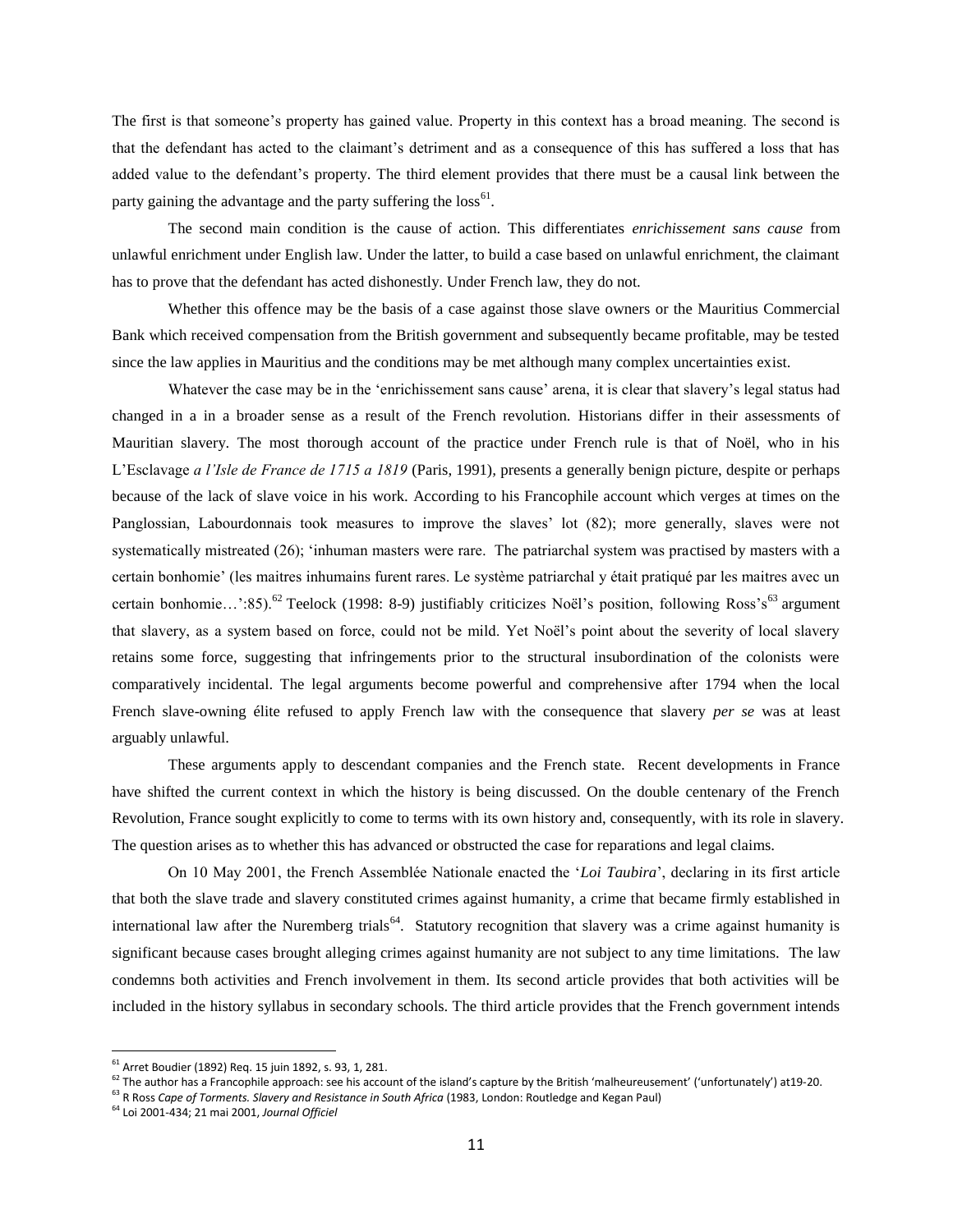to request the Council of Europe and United Nations to commemorate the abolition of slavery and the slave trade internationally. It also requires France to bring all the countries involved in those activities together to arrive at an agreed date for commemorating their end.

*La Loi Taubira* is appealing in its explicit recognition of the situation. However it also potentially establishes a roadblock to claims for reparations against France or any of those involved. The law's promoter herself claimed in her speech proposing the law and also in print that the payment of reparations is impossible to realise<sup>65</sup>. Her position is debatable. The question of whether pecuniary actions may be brought in a similar case was ruled on in a decision by the *Conseil Constitutionnel* in February 2004*.* The *Conseil* is not a Court but has authority to assess whether a law contravenes the Constitution when appeals are made to it by competent persons such as parliamentary deputies and senators. Its decision was reached following passage of a law apologising for the state's treatment of Jews during the Second World War, for which Jewish community organisations sought compensation from the French government. The *Conseil Constitutionnel* held that:

*'Laws enacted by Parliament to condemn particular past events and which declared that these events are crimes against humanity are not open for pecuniary actions. For these laws are also called memorial laws.'* <sup>66</sup>

The *Conseil Constitutionnel*'s decision would have to be overturned for the *Loi Taubira* to provide a basis for claims of any sort. Yet the *Conseil d'Etat* later stated in a 2004 opinion that the purpose of a law is to *provide* rather than to deny rights to individuals, arguably giving rise to a contradiction (*Conseil d'Etat*: *Opinion* 250-2004). The *Conseil*'s decision therefore stands until and unless it can be challenged.

Some basis for building a case arguably exists in the 'fundamental principles' of French law. The *Conseil d'Etat* (established by Napoleon in 1803) decides on these principles which are neither mentioned in the French Constitution nor enunciated in any statute. The *Conseil d'Etat* is the highest court in French administrative law. The 'fundamental principles' are unwritten rules which a judge may refer to if rights have been breached<sup>67</sup>. In *Société Eky* (1960) it held that DDHC 1789 has always been part of the French Constitution, and further held that actions may be brought against the State under its terms<sup>68</sup>.

In a judgement relating to the freedom of association in 1956, the *Conseil d'Etat* decided that certain rights cannot be denied to the individual. It also held that the State cannot amend them<sup>69</sup>. The incapacity of the state to change these rights was reaffirmed in *Condamine* a year later<sup>70</sup>. Further, and crucially, the *Conseil* ruled in the same judgement that since they originate in the DDHC certain rights are imprescriptible, and no time limit can operate against individuals. The first right announced by the DDHC itself is of course that to freedom and although the DDHC did not itself formally abolish slavery, its terms are, as the slaves of Saint Domingue argued, entirely incompatible with slavery.

<sup>65</sup> Taubira, *L'esclavage* at 175.

<sup>66</sup> *Les Decisions du Conseil Constitutionnel* (2004) at 56.

<sup>&</sup>lt;sup>67</sup> P L Frier & J Petit *Précis de Droit Administratif* 8<sup>th</sup> Ed.(2008, Paris: Montchrestien l'Extension Edition) at 15.

<sup>68</sup> *Conseil d'Etat*, *Société Eky*, 12 February 1960, R.101

<sup>&</sup>lt;sup>69</sup> Conseil d'Etat, Liberté d'Association (1956) Les Grands Arrêts de la Jurisprudence Administratives (26<sup>th</sup> ed., 2008, Paris Dalloz) at 157.

<sup>&</sup>lt;sup>70</sup> Conseil d'Etat, Condamine, (1957), Les Grands Arrêts de la Jurisprudence Administratives (26<sup>th</sup> ed., 2008, Paris, Dalloz) at172-178.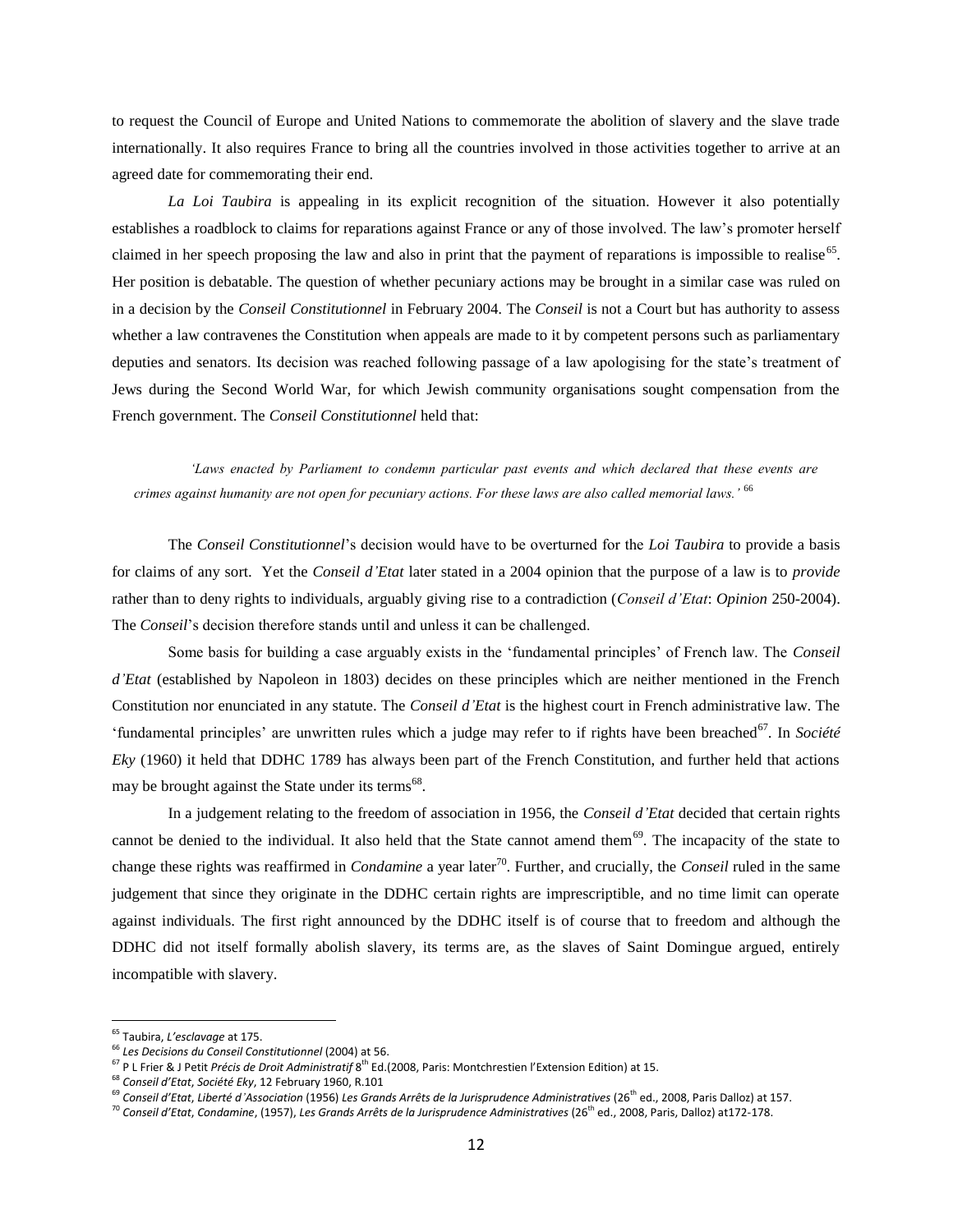These judgements appear to hold out some hope for legal actions under French law, directed at the French state (in which case they would have to be taken in France) and the *Compagnie des Indes*' successor companies. The *Conseil Constitutionnel* recently made a judgement that appears to learned commentators to criticise the state for passing memorial laws, implicitly calling on legislators either to desist from doing so or to give them normative effects. The judgement asserted the unconstitutionality of the memorial law's article denying citizens the right to freedom of expression if they deny the Armenian genocide of  $1915<sup>71</sup>$ . Nevertheless, the judgement criticised these laws' lack of normative effects and this issue remains to be resolved. Any resolution is likely to have significant consequences for our arguments as well as for the law itself. Currently, the situation is that these laws are increasingly contested by deputies, forcing the issue for legislators.

#### *PRIMA FACIE* **LEGAL INFRINGEMENTS UNDER BRITISH RULE**

France lost possession of Mauritius in 1810. By the Treaty of Paris of 1814, Britain acquired permanent possession of the island and its dependencies. In 1807, the slave trade had already been abolished in all British colonies; the Slave Trade Consolidation Act of 1827 extended and consolidated the prohibition<sup>72</sup>. The slave trade nevertheless persisted, as some countries permitted its continuation and British companies continued to profit from it. It was alleged that the first Governor of Mauritius, Sir Robert Farquhar connived at its unlawful persistence there<sup>73</sup>. Many of the slaves used on Mauritius were unlawfully imported; it has been suggested that many were brought from the French-held island of Réunion where slave trading remained legal<sup>74</sup>. Clearly, those people traded and their descendants have a *prima facie* case against descendant companies and possibly the British government if active connivance can be shown.

When Britain took Mauritius over, it did so via a significant compromise with the Franco-Mauritians. Britain acted cautiously for fear of not upsetting this established governing élite, many of whom owned some of the 55,000 slaves then on the island<sup>75</sup>. French was kept as an official language. Those previously administrating Mauritian affairs remained in office. The legal system was essentially retained. French law remained in force, although certain areas of law which French legislation did not cover came under English common law<sup>76</sup>. A strong and cohesive agricultural élite was consolidated under British rule<sup>77</sup>. This historic compromise was significant for slavery's regulation.

The period 1815-1835 saw considerable conflict between the British imperial apparatus and the local Franco-Mauritian élite on the slavery issue. Though the lawfulness of slave owners' actions was less categorically

<sup>&</sup>lt;sup>71</sup> Fasc. 1440: Contentieux Constitutionel des Droits Fondamentaux. s.106 å 117.108: atteinte a la liberté d'expression et effet normative des lois mémorielles; A Levade, B Mathieu "Le législateur ne peut fixer des verities et en sanctionner la contestation" La Semaine Juridique Edition Générale no.14, 2 avril 2012, 425.

<sup>72</sup> J Walvin *Black Ivory: A History of British Slavery* (1992*,* London: Fontana Press) at 165.

<sup>73</sup> M Sherwood "Britain, the Slave Trade and slavery, 1808-1843 (2004)/46/2 *Race and Class* 54-77 at 59.

<sup>74</sup> J Black *The Slave Trade* (2006, London: Social Affairs Unit) at 70; M Carter, V Govindan & S Peerthum *The Last Slaves: Liberated Africans in Nineteenth Century Mauritius* (2003*,* Port Louis: Centre for Research in Indian Ocean Studies) at 10.

<sup>75</sup> Teelock, 1998 at 21.

<sup>76</sup> B Nadal *Les Constitutions de l'Isle Maurice* (1962, Mauritius Publishing Co., Port Louis) at 79.

<sup>77</sup> Teelock, 1998 at 75, 115, 175; R Sandbrook, M Edelman, P Heller &J Teichman *Social Democracy in the Global Periphery. Origins, Challenges, Prospects*. (2007, Cambridge: Cambridge University Press) at 131-132.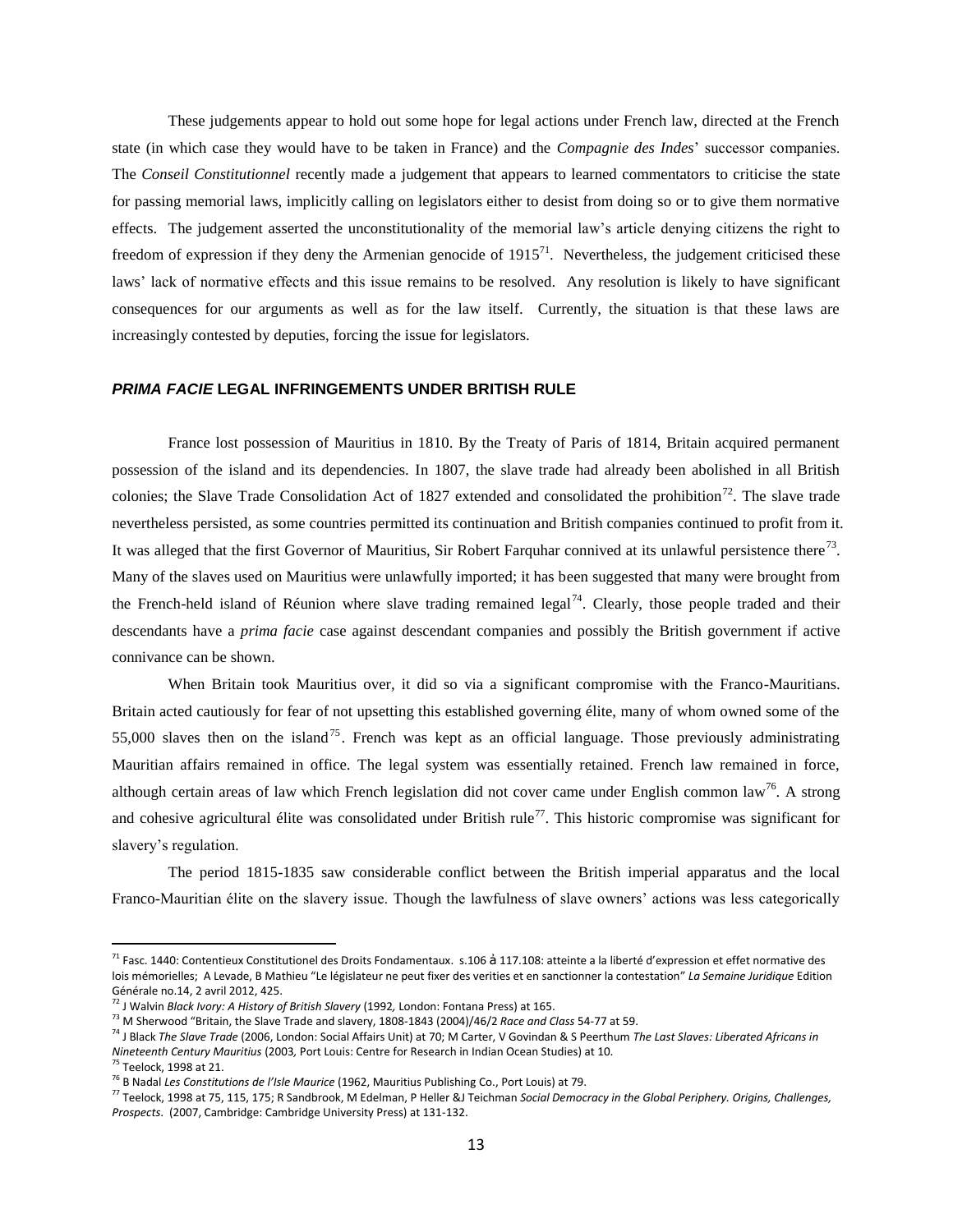thrown into question than it had been immediately after 1794, it was nevertheless questionable after the British instituted a Protector of Slaves with the ostensible aim of ameliorating slaves' conditions. This brought major conflict with the Franco Mauritians and, in 1832, open revolt by them; the first Protector was soon pushed out as the Governor took the Franco-Mauritian side. This was part of a wider revolt against British amelioration efforts.

In the period of British rule prior to Emancipation, numerous laws were introduced to improve the slaves' position, but these were not observed by the slave owners and indeed were explicitly rejected by them. For example, after 1827, wages had to be paid to slaves working on Sundays. Yet these laws were, according to the leading historian of slavery in that period, 'ignored altogether'<sup>78</sup>. The entire corpus of 'Amelioration Laws' was rendered 'almost inoperative' by the Franco-Mauritian slave owners<sup>79</sup>. For example, despite Article 11 of the 1827 Ordinance on the Amelioration of Slaves which forbade them, whips were used on slaves; government officials and planters alike accepted that this was the case<sup>80</sup>. The Appeal Court, dominated by the Franco-Mauritians, rendered the punishment laws nugatory. Thus, the notoriously brutal slave owner Desjardins had a fine for beating a woman slave against the terms of the *Code Noir*, remitted on appeal<sup>81</sup>.

A systemic 'reinterpretation' of a crucial law was to follow. During summer 1833, the Slave Emancipation Act was passed in both Houses of Parliament declaring that all slaves were free in all British colonies; they were no longer their owners' property<sup>82</sup>. Following their practice after the American Revolution, parliament voted £20 million in government bonds to the slave owners as compensation. Jeremie, a senior British official complained at the time that to award compensation to Mauritian slave owners was to legitimate the position of those who had imported slaves unlawfully<sup>83</sup>. Since many of the slaves working in Mauritius were imported illegally, it seems possible that the Mauritius Commercial Bank, currently a highly profitable company that was founded on the basis of compensation funds, may be open to cases of unlawful enrichment as discussed above.

Cook's (2003) formulation that American slave managers could literally claim that their people were their greatest asset also applied in Mauritius and they therefore sought to retain labour even after Emancipation to meet growing demand for sugar<sup>84</sup>. Slave owners were concerned that if ex-slaves were to be employed and given wages there was a strong possibility of their being unwilling to work after being paid<sup>85</sup>. Moreover, the slave owners needed to buy time because they were, behind closed doors, looking for a new type of labour as they were unwilling to employ ex-slaves. In 1834, Parliament decided, partly as a result, that liberation would be conducted in two stages. In the first stage, slaves would become 'apprentices' for six years; in the second, they would be free. Slaves had expected full freedom. The decision therefore created uproar: petitions were sent to Parliament and demonstrations and strikes occurred in the West Indies. Consequently, the period was reduced to four years<sup>86</sup>.

 $^{78}$  Teelock, 1998 at 150.

<sup>79</sup> Ibid. at 117.

<sup>80</sup> Teelock, 1998 at 207.

 $81$  Ibid. at 117

<sup>&</sup>lt;sup>82</sup> A Hochschild *Bury The Chains: The British Struggle to Abolish Slavery* (2006, London, Pan Macmillan) at 347.

<sup>83</sup> Teelock, 1998 at 276.

<sup>84</sup> B Cook, B "The denial of slavery in management studies" (2003)40/8 *Journal of Management Studies*, 1895-1918 at 1898.

<sup>85</sup> S Michel *Esclaves Résistants* (1998,Port-Louis, Mauritius, Quad Printers) at 6.

<sup>&</sup>lt;sup>86</sup> A Hochschild *Bury The Chains: The British Struggle to Abolish Slavery (2006, London, Pan Macmillan) at 347.*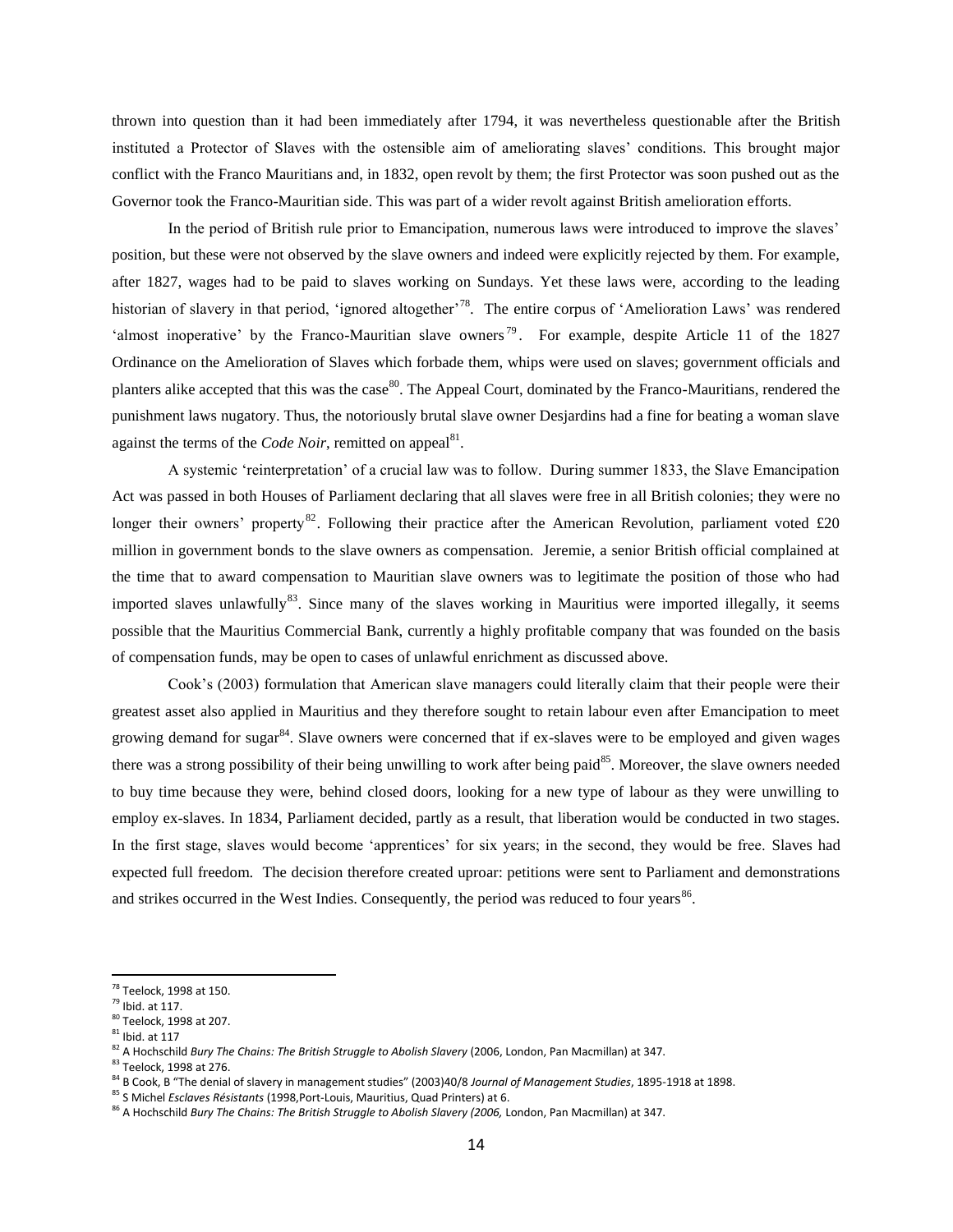Thus, slavery was officially abolished in Mauritius on 1st February 1835 but ex-slaves were not actually given their full freedom until 31 March 1839<sup>87</sup>. Indian bonded labour was subsequently imported to substitute for slave labour<sup>88</sup>.

'Apprenticeship' was enacted by the British Parliament and it was therefore lawful. However, the way that it was implemented appears not to have been. The ex-slave owners simply carried on as before despite apprentices' raised expectations. As Meyer and Scott (1983)<sup>89</sup> point out in their affirmation of a long-standing insight from Marx and Weber, formal changes in regulatory regimes generally are at odds with inherited norms, leading to conflicting expectations on the part of actors. As Tinker (1977) pointed out, the Franco-Mauritians 'continued to dwell in the atmosphere of pre-revolutionary France' after the British annexation <sup>90</sup> . 'Apprentices' were in fact effectively confined to their quarters on plantations; their masters prevented them from leaving by using guards. They also bought and sold them as before<sup>91</sup>. To some extent, this was implicitly condoned by government since each estate was legally required to have two guards, but owners both benefitted and offended by treating apprentices as though they were still slaves bound to their masters<sup>92</sup>. The question is whether this may have constituted false imprisonment under English law, since in effect slaves were not free to leave their plantation quarters, the *Camps des Noirs*.

False imprisonment is a tort, defined as the infliction of bodily restraint not expressly or impliedly authorized by law<sup>93</sup>. The definition of imprisonment was established in 1520 by Termes de la Ley:

'restraint of a man's liberty whether it be in the open field, or in the stocks or cage in the street, or in a man's own house, as well as in the common gaol. And in all these places the party so restrained is said to be a prisoner so long as he has not his liberty freely to go at all times to all places wither he will...' $^{94}$ .

In Grainger v Hill (1838), i.e. prior to the 'apprentices' full freedom, it was held that false imprisonment is an intentional deprivation of a person's freedom of movement from a particular place for any time, however short, unless expressly authorized by law. In this case, the court held that it was not a necessary condition that the claimant was aware of the false imprisonment.

*Prima facie*, false imprisonment's conditions as they existed at the time were met by the apprentices' position. They were forced to remain on the plantations. Restraint was enforced by armed guards; escape through marooning was (as ever) a possibility but guards had to be evaded and serious risks run while punishment was inevitable.

Potential defendants are five sugar estates currently operating in Mauritius and which produced sugar when the island was under French and British dominion. They are Flacq Union Sugar Estate Limited, Medine Bambous,

<sup>87</sup> S Michel *Esclaves Résistants* (1998, Port-Louis, Mauritius, Quad Printers) at 1.

<sup>88</sup>H Tinker, H *A new system of slavery: the export of Indian labour overseas, 1830-1920* (1974, London)

<sup>89</sup> J Meyer &R W Scott "Centralization and the legitimacy problems of local government" in J Meyer & R W Scott (eds) *Organizational Environments: Ritual and Rationality* (1992, Thousand Oaks: Sage) at179-198.

<sup>90</sup>H Tinker "Between Africa, Asia and Europe. Mauritius: cultural marginalism and political control" (1977)76/304 *African Affairs* at 321-338. 91 Teelock, 1998 at 274-276.

 $92$  Ibid.

<sup>&</sup>lt;sup>93</sup> W V H Rogers *Winfield and Jolowicz Tort (*17<sup>th</sup> ed, 2006, London: Thomson, Sweet and Maxwell) at 99.

<sup>&</sup>lt;sup>94</sup> Rogers at 99-100.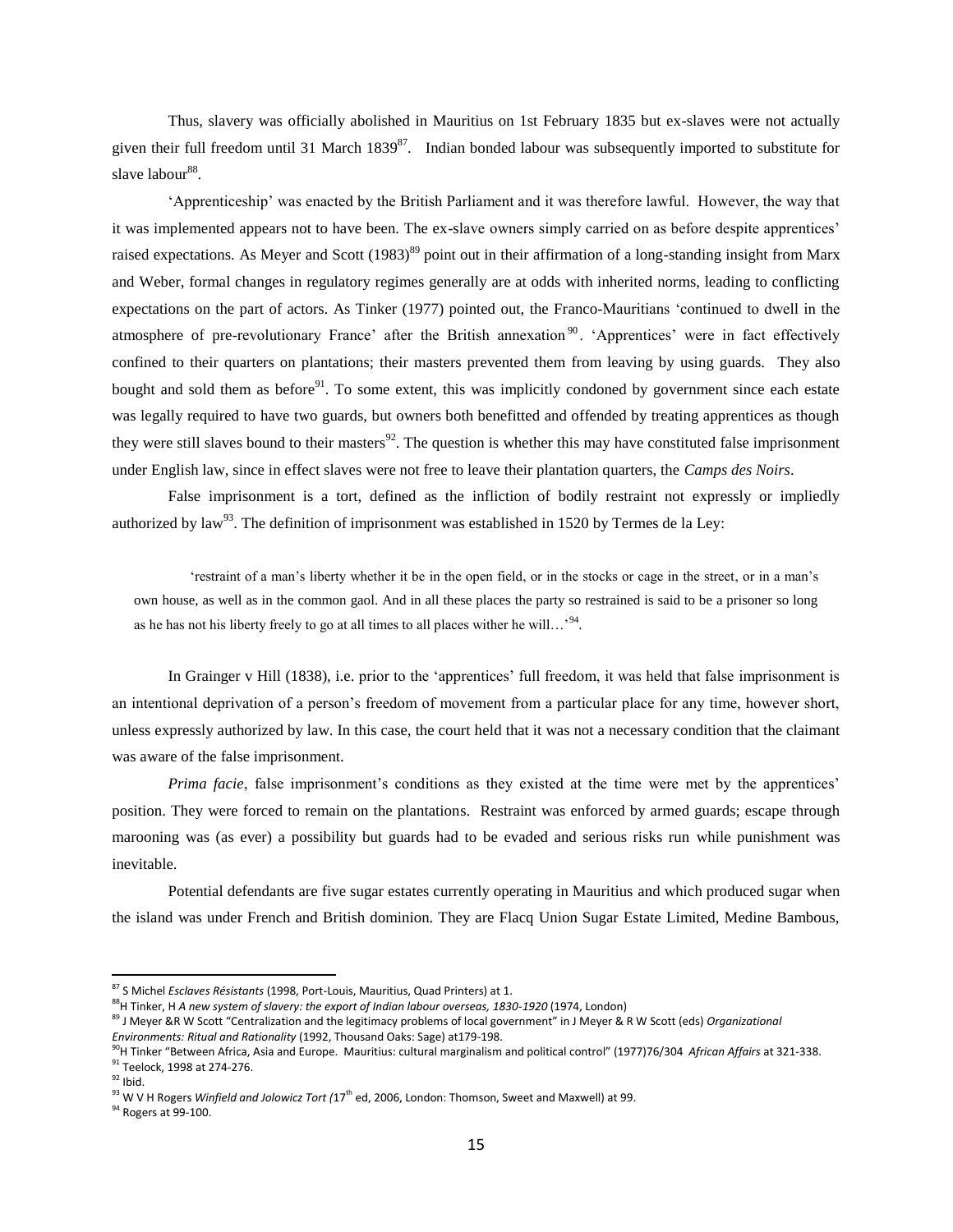Bel Ombre, St Pierre, and Constance Sugar Estates Limited<sup>95</sup>. The slaves' living quarters are still in place. Many earlier companies have changed their names but the successor companies may be traced and many of these have also operated in partnership with the five sugar estates mentioned above. The TJC has the authority to access all sugar estate records, past and present. These companies may be open to cases for unlawful enrichment through false imprisonment.

#### **CONCLUSION**

We have attempted to counter the important 'legal at the time' contention in the Mauritian case, an exercise that we suggest may also be conducted fruitfully for other countries. We put forward four key counter-arguments. First, the Dutch VOC executed alleged offenders without trial, which was unlawful at the time. Second, for some years after 1794, French law had abolished slavery but was rejected by the island's slave-owning élite despite their nominal adherence to French law. Third, and related to the previous proposition, at French law the right to liberty is inalienable, has been since the DDHC and claims that it has been breached cannot be time limited. Fourth, false imprisonment was an offence at English law well before the  $19<sup>th</sup>$  century and appears to have occurred during 'apprenticeship'. Our arguments are limited in the sense that they do not pursue the broader question of the legal foundations of slavery, a much wider undertaking that would require a much more extended discussion. Our arguments nevertheless encompass both specific events and periods and the broader phenomenon of slavery and the slave trade, post French Revolution. They may be strengthened by further documentation which may be provided by the TJC and through work in the Mauritian National Archives and elsewhere. Nevertheless, we contend that slavery was not always 'legal at the time'. This is for two main reasons: first, torts were undoubtedly committed under slavery and second, the colonists acted against the explicit letter of the law after the French abolition of slavery.

Our propositions counter the argument advanced by some anti-reparations scholars<sup>96</sup> that demands for reparations are automatically flawed because they necessarily involve a counter-factual, i.e. comparison of a world without slavery (which cannot be observed) with the actual historical situation. They cumulatively also suggest that ground should not be too readily conceded to the 'legal at the time' argument in any national context.

Normally, laws were instituted that allowed profit-maximisation by means acceptable to élites. Yet the law and its formal terms must always--and here slavery is far from an exception--be located firmly within the context of wider social relations. Under slavery, power relations were such that slave owners could act largely without fear of consequences. In the Mauritian context, the slave owners broke even the terms of the *Code Noir* which it could be argued did little more than codify their interests as property owners. They rejected the French Revolution's legal challenge. Then, when the slave owning élite wished to reject British 'amelioration' laws, they referred to the unusual terms of the compromise negotiated when the British took over. In short, they *then* referred to the status of French law (which had crucially changed in content) on the island. They confined ex- slaves to their estates under the transitional 'apprenticeship' arrangements. Thus, while Noël argues that slave abuse was not systematic under

<sup>&</sup>lt;sup>95</sup> Michel, 2009 at 34-35.

<sup>96</sup> See for example, S Kershnar "The inheritance-based claim to reparations" (2002)24 *Legal Theory* at 243-267.